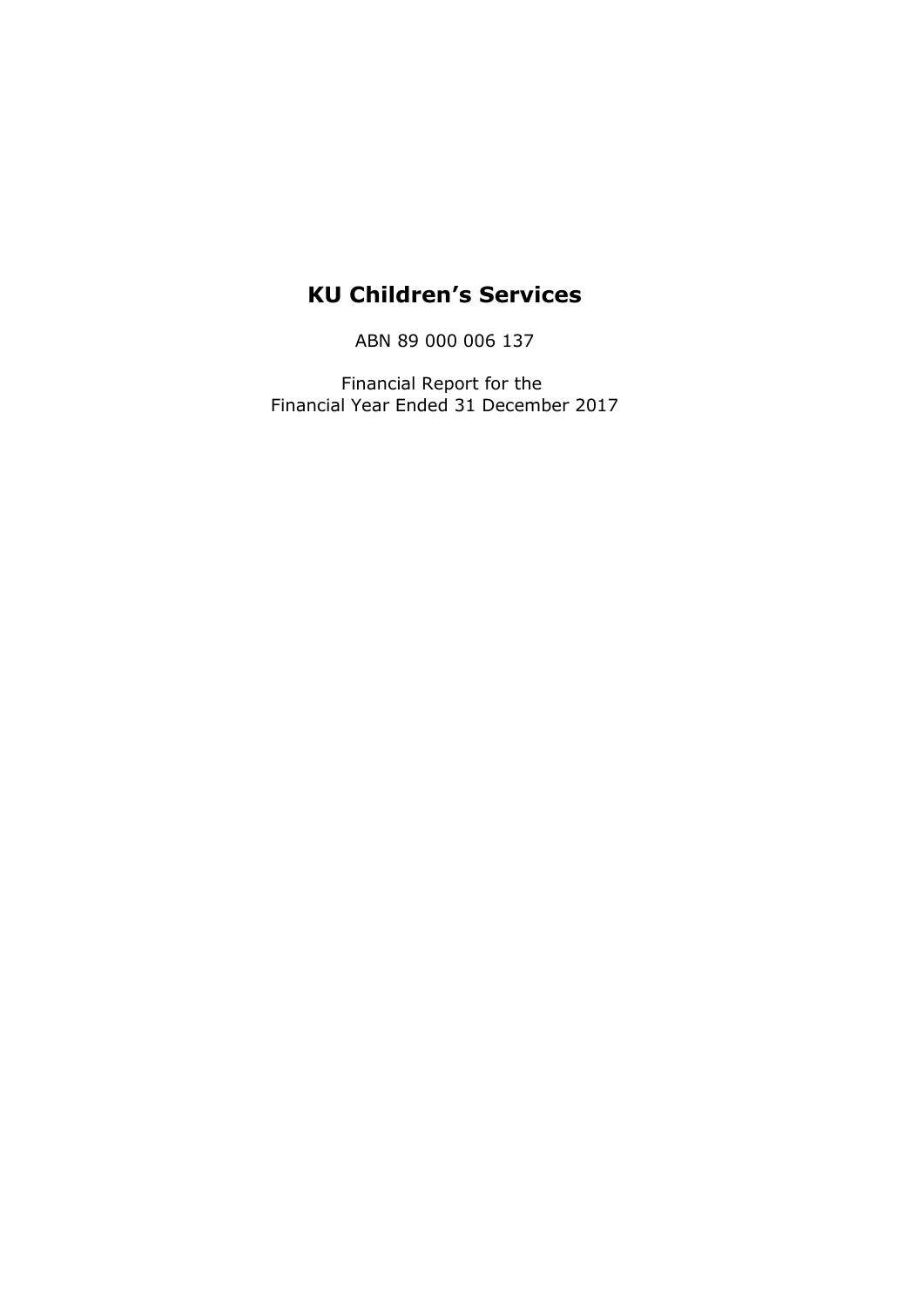# **Annual Financial Report for the Financial Year Ended 31 December 2017**

# **Contents**

| ×<br> |  |
|-------|--|

| Directors' Report                                                   | 3  |
|---------------------------------------------------------------------|----|
| Auditors' Independence Declaration                                  | 7  |
| Independent Auditors' Report                                        | 8  |
| Directors' Declaration                                              | 10 |
| Declaration by Board of Directors in Respect of Fundraising Appeals | 11 |
| Statement of Profit or Loss and Other Comprehensive Income          | 12 |
| Statement of Financial Position                                     | 13 |
| Statement of Changes in Equity                                      | 14 |
| Statement of Cash flows                                             | 15 |
| Notes to the Financial Statements                                   | 16 |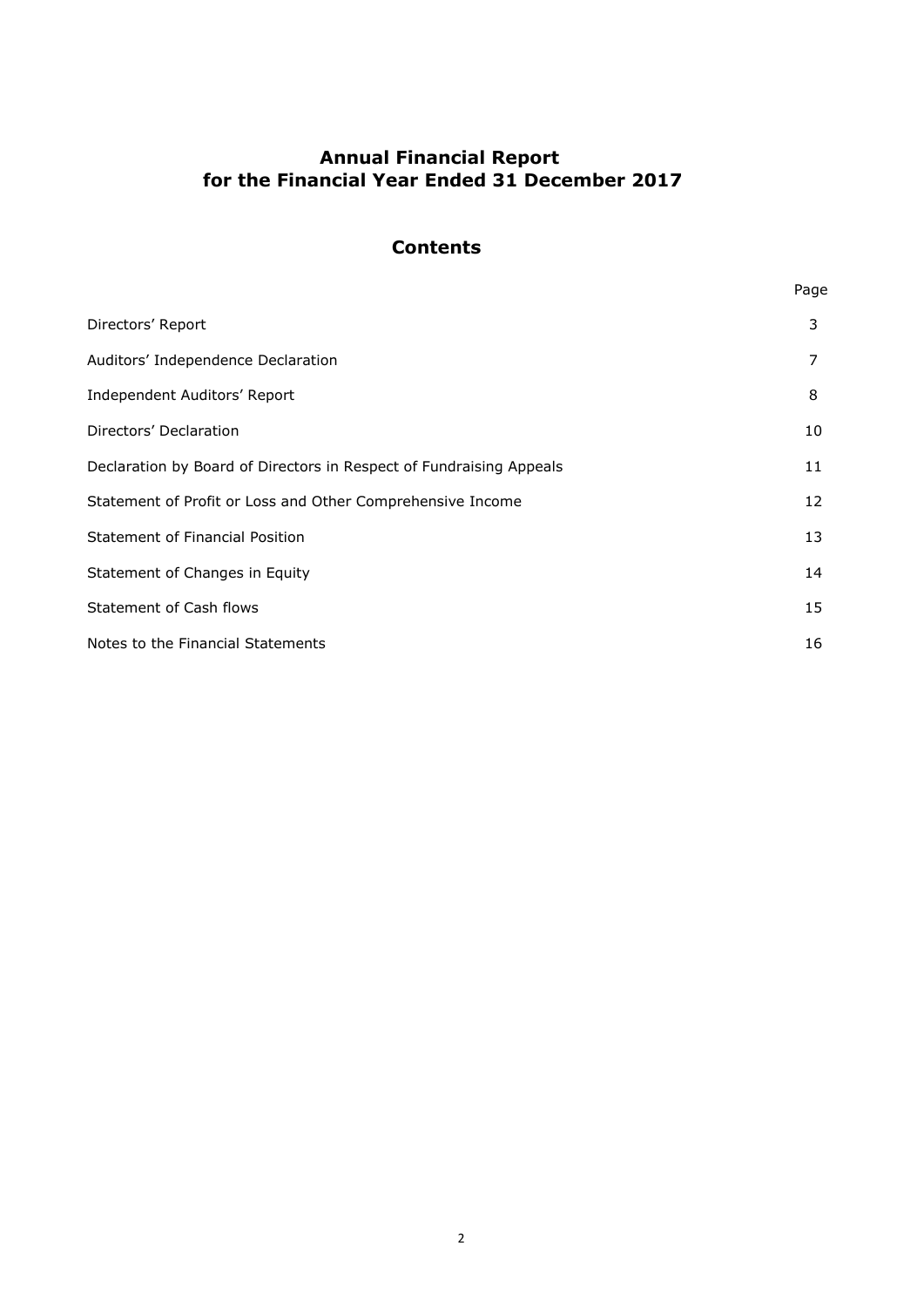# **Directors' Report**

The Directors present their report on KU Children's Services (the company) for the financial year ended 31 December 2017. The Directors report as follows:

#### **Operating Result and Cash flow**

KU's finances are overseen by KU's Board of Directors and KU's Audit & Risk Management Committee who review the financial reports regularly and provide strategic direction to KU management.

KU is a financially viable organisation with a strong balance sheet and adequate reserves. KU's long history of responsible financial management confirms KU is financially sound and progressive. KU has no subsidiary or related organisations.

At 31 December 2017, KU had a net surplus of \$5,738,080 (2016: \$5,563,232), assets of \$76,715,138 (2016: \$69,904,640) and net assets of \$33,966,601 (2016: \$28,228,521).

#### **Short and Long Term Objectives of the Company**

KU Children's Services has been operating continually since 1895 and has a strong commitment to the provision of high quality early education, inclusion and social responsibility.

During 2016, KU extended the implementation of the Strategic Plan 2013- 2015 "Building on the KU Difference" to fully complete the objectives of the plan. The new Strategic Plan 2017 -2019 was also developed and launched at the Annual Conference held in the latter part of 2016. Some of the highlights of this period are detailed in the 122nd Annual Report for the year ended 31 December 2017.

#### **Our Vision**

Every child can experience high quality early childhood education, where they can play, discover and learn.

#### **Our Objectives**

- 1. Deliver the best possible outcomes for children and families
- 2. Inspire a community of professionals
- 3. The "KU Difference" is understood and valued
- 4. Develop and operate innovative service models
- 5. Equitable access and participation
- 6. Shape sector and government thinking and policies
- 7. Well managed and sustainable organisation

#### **Principal Activities of the Company**

The principal activities of KU during the current year have been the provision of early childhood education and care services.

#### **Performance Measurement**

The Annual Report of the Company details the achievements and performance over the past year measured against the strategic goals. KU continued to achieve and perform strongly when measured against these strategic goals. KU's key performance indicators are utilisation, staff turnover and financial performance of individual services.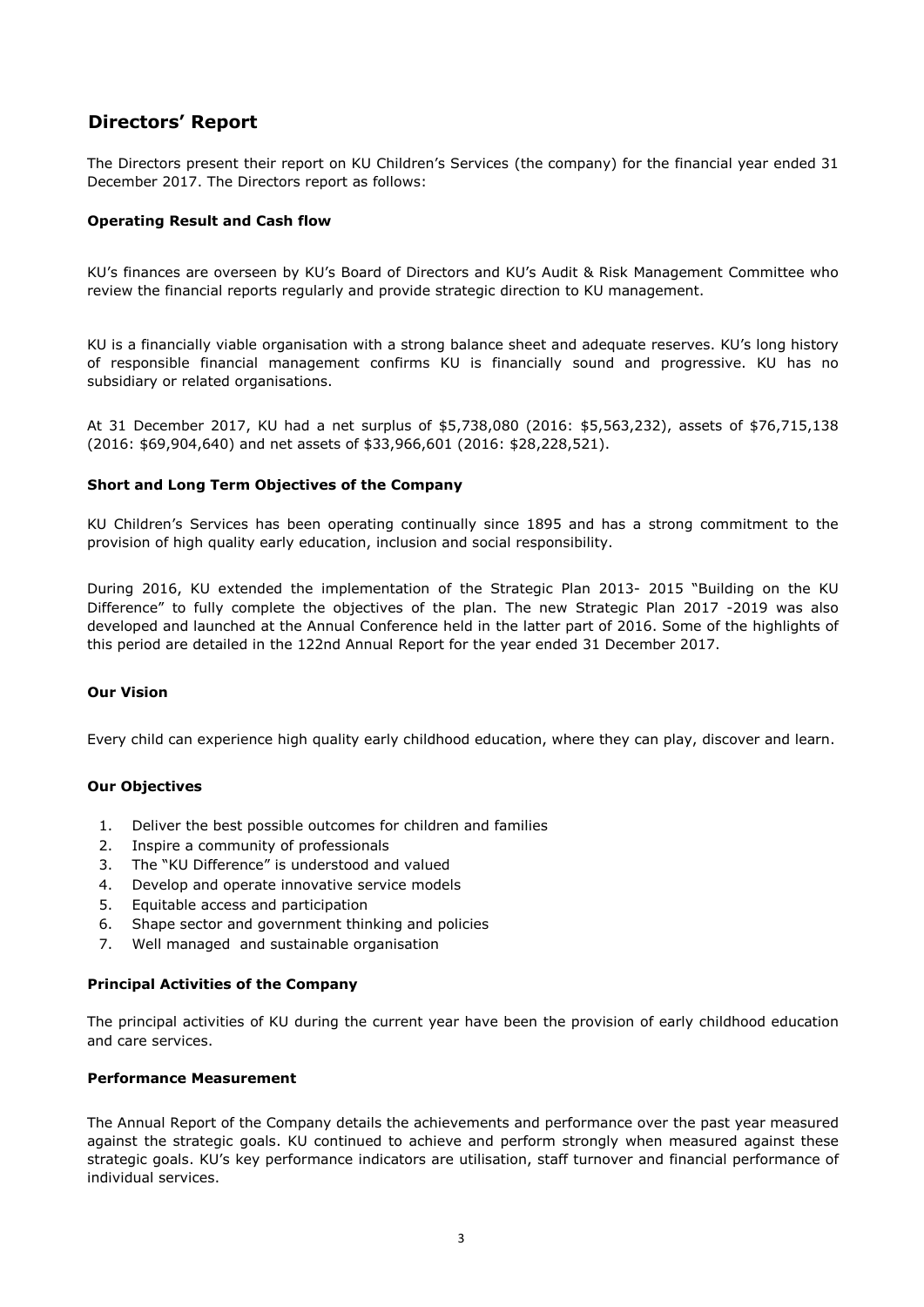# **Directors' Report (continued)**

#### **Company Limited by Guarantee**

The Company is incorporated as a company limited by guarantee. In accordance with the Constitution, every member of the Company undertakes to contribute \$2 to the assets of the Company in the event of it being wound up, while he/she is a member or within one year after he/she ceases to be a member. The Company has 5,070 members (2016: 5,739 members).

#### **Directors**

The names of the Directors of the Company who have held office during or since the end of the financial year are:

| <b>Directors Name &amp; Qualifications</b>                                                                                                                     | <b>Special Responsibilities</b>                                                                                                                                                                                                                                        |
|----------------------------------------------------------------------------------------------------------------------------------------------------------------|------------------------------------------------------------------------------------------------------------------------------------------------------------------------------------------------------------------------------------------------------------------------|
| David McCracken (retired 16 May 2017)<br>BAppSc-BE, KU Life Member                                                                                             | Chair of the Board and Chair of KU Marcia Burgess<br>Foundation Committee until 16 May 2017, Member of<br>Nomination and Remuneration Committee until 16 May<br>2017.<br>External Member of KU Marcia Burgess Foundation                                               |
|                                                                                                                                                                | Committee from 30 May 2017                                                                                                                                                                                                                                             |
| <b>Richard Richards</b><br>BCom/LLB(Hons), LLM, MAPPFIN, FTIA, CA,<br><b>Admitted Solicitor NSW</b>                                                            | Deputy Chair of the Board until 16 May 2017, Chair of<br>Audit & Risk Management Committee, Member of KU<br>Marcia Burgess Foundation Committee, Member of<br>Nomination and Remuneration Committee until 16 May<br>2017                                               |
| Dr Christine Woodrow<br>PhD, M.Ed, B.Ed, DipTch (ECE)                                                                                                          | Board Member, Chair of Education Committee                                                                                                                                                                                                                             |
| Stacey Brown (Resigned 28/02/17)<br>B.Bus, CA, GAICD                                                                                                           | Board Member, Chair of Audit & Risk Management<br>Committee, Member of Marcia Burgess Foundation<br>Committee                                                                                                                                                          |
| Dr Jennifer Skattebol<br>Dip Ed (EC), B.Ed. PhD                                                                                                                | Board Member, Member of Education Committee                                                                                                                                                                                                                            |
| Laura Hartley<br>BA (Hons), LLB                                                                                                                                | Chair of the Board from 16 May 2017, Board Member,<br>Member of Audit and Risk Management Committee,<br>Member of Nomination and Remuneration Committee from<br>16 May 2017                                                                                            |
| Gareth Bennett<br>BA (Hons) 1st, GAICD, FCIPD                                                                                                                  | Board Member, Chair of Nomination & Remuneration<br>Committee, Member of Education Committee                                                                                                                                                                           |
| Elizabeth Hristoforidis<br>B.Com (Marketing), LLB, Grad Dip Leg Prac,<br>MLM, GAICD                                                                            | Board Member, Member of Nomination & Remuneration<br>Committee, Member of Marcia Burgess KU Foundation<br>Committee                                                                                                                                                    |
| Sema Musson<br>B.Bus, M.Mngt, GAICD                                                                                                                            | Deputy Chair of the Board from 16 May 2017, Board<br>Member, Member of Audit and Risk Management<br>Committee until 16 May 2017, Member of Nomination and<br>Remuneration Committee from 16 May 2017, Chair of<br>Marcia Burgess Foundation Committee from 16 May 2017 |
| Janet Verden (reappointed 16 May 2017)<br>BCom (Marketing), GAICD                                                                                              | Board Member, Member of Education Committee, Member<br>of Marcia Burgess Foundation Committee                                                                                                                                                                          |
| Peter Roberts (appointed 16 May 2017)<br>B.Fin.Admin, Fellow of Institute of Chartered<br>Accountants (FCA), GAICD, Graduate<br>Diploma - Securities Institute | Board Member, Member of Audit and Risk Management<br>Committee                                                                                                                                                                                                         |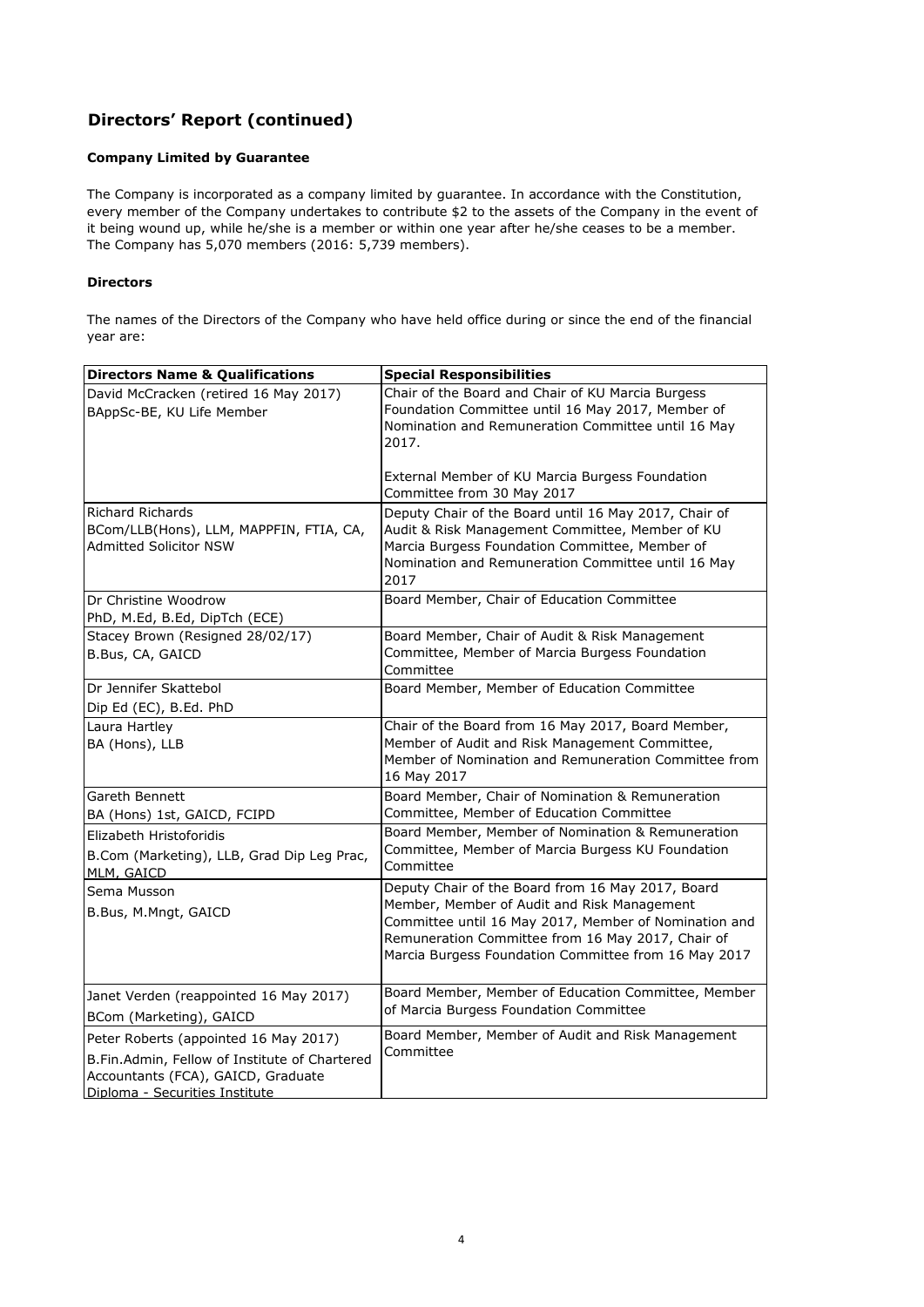# **Directors' Report (continued)**

#### **Directors' Attendance at Board Meetings**

The following table sets out the number of Directors' meetings (including meetings of committees of Directors) held during the financial year and the number of meetings attended by each Director (while they were a Director or committee member).

|                              |   | <b>Board of</b><br><b>Directors</b> |   | <b>Audit &amp; Risk</b><br><b>Management</b><br><b>Committee</b> |   | <b>Nomination &amp;</b><br><b>Education</b><br>Remuneration<br><b>Committee</b><br><b>Committee</b> |   |   |              | <b>KU Marcia</b><br><b>Burgess</b><br><b>Foundation</b><br><b>Committee</b> |
|------------------------------|---|-------------------------------------|---|------------------------------------------------------------------|---|-----------------------------------------------------------------------------------------------------|---|---|--------------|-----------------------------------------------------------------------------|
| <b>Directors</b>             | A | B                                   | A | в                                                                | A | B                                                                                                   | A | в | A            | в                                                                           |
| David McCracken              | 3 | 3                                   | 1 | 1                                                                |   |                                                                                                     | 1 | 1 | 1            | $1 *$                                                                       |
| Richard Richards             | 9 | 6                                   | 4 | 3                                                                |   |                                                                                                     | 1 | 1 | 1            | 1                                                                           |
| <b>IDr Christine Woodrow</b> | 9 | 5                                   |   |                                                                  | 6 | 6                                                                                                   |   |   |              |                                                                             |
| Laura Hartley                | 9 | 9                                   | 4 | 4                                                                |   |                                                                                                     | 3 | 3 |              |                                                                             |
| Dr Jennifer Skattebol        | 9 | 6                                   |   |                                                                  | 6 | 6                                                                                                   |   |   |              |                                                                             |
| lGareth Bennett              | 9 | 8                                   |   |                                                                  | 6 | 5                                                                                                   | 4 | 4 |              |                                                                             |
| Sema Musson                  | 9 | 9                                   | 1 | 1                                                                |   |                                                                                                     | 3 | 3 | 1            | 1                                                                           |
| Elizabeth Hristoforidis      | 9 | 7                                   |   |                                                                  |   |                                                                                                     | 4 | 4 | $\mathbf{1}$ | 1                                                                           |
| Peter Roberts                | 6 | 6                                   | 3 | 3                                                                |   |                                                                                                     |   |   |              |                                                                             |
| Janet Verden                 | 6 | 6                                   |   |                                                                  | 3 | 2                                                                                                   |   |   | 1            |                                                                             |

**A** Number of meetings held during the year while the Director was a member of the Board or Committee.

**B** Number of meetings attended by the Director during the year while the Director was a member of the Board or Committee.

\* Mr David McCracken attended the KU Marcia Burgess Foundation Committee meeting as an External Committee Member.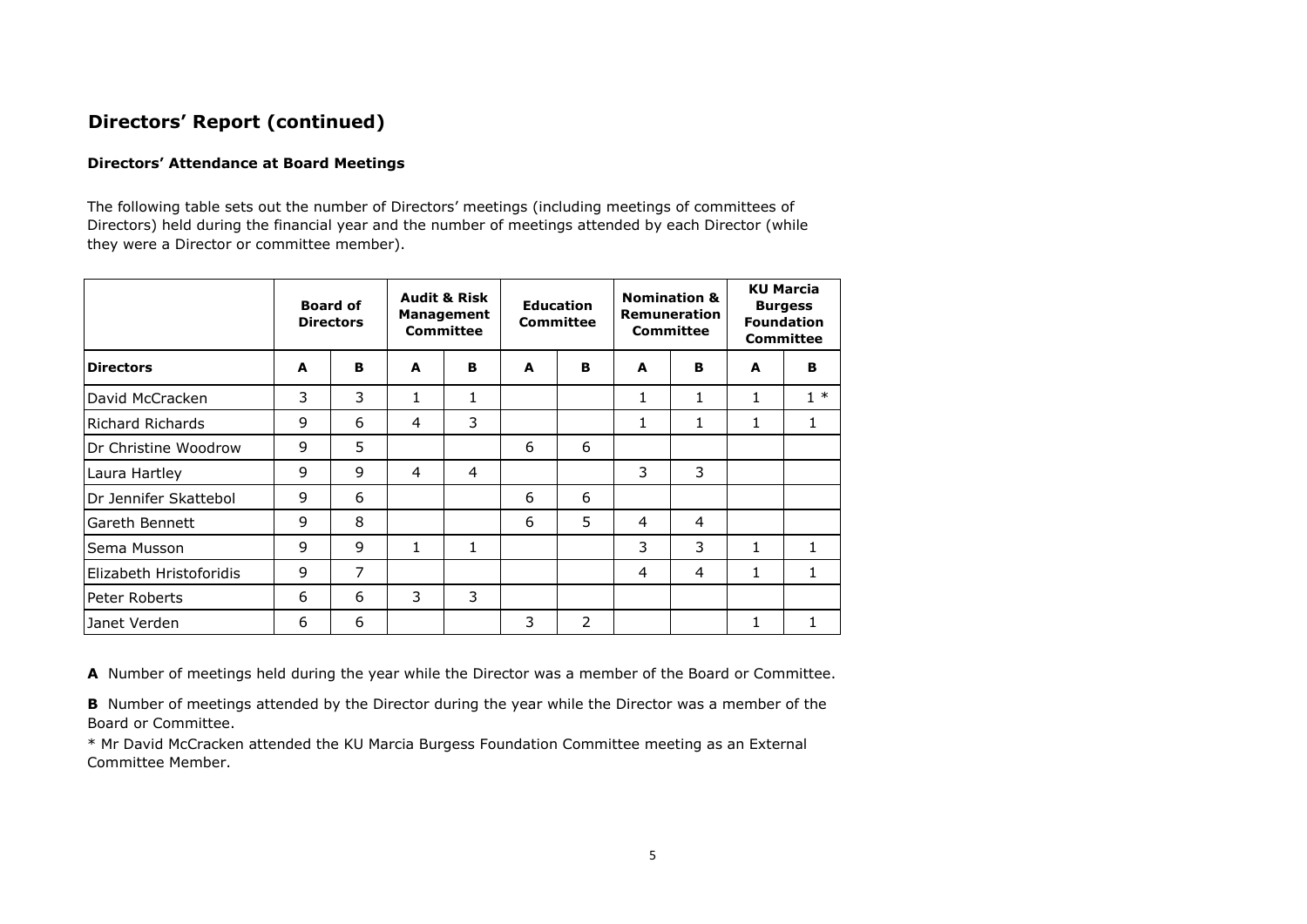# **Directors' Report (continued)**

The auditors' independence declaration is included on page 8 of the financial report.

Signed in accordance with a resolution of the Directors.

On behalf of the Directors

aura -leu  $\overbrace{\phantom{aaaaa}}^{c}$ 

Laura Hartley Chair, Board of Directors Sydney, 27 March 2018

Rurardo  $\overline{\phantom{a}}$ 

Richard Richards Chair, Audit & Risk Management Committee Sydney, 27 March 2018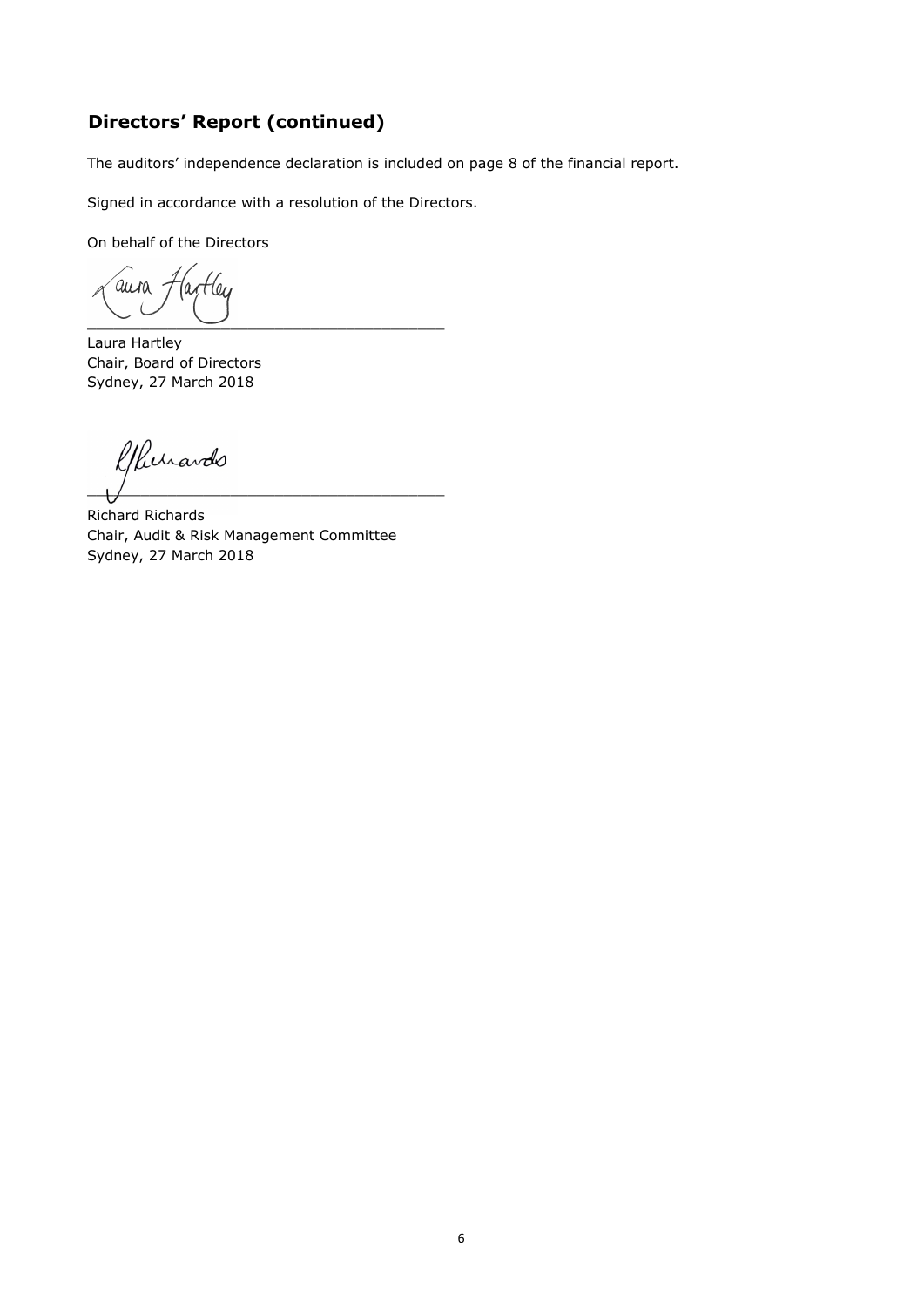# Deloitte.

Deloitte Touche Tohmatsu ABN 74 490 121 060 Grosvenor Place 225 George Street Sydney, NSW, 2000 Australia

Phone: +61 2 9322 7000 www.deloitte.com.au

The Board of Directors KU Children's Services 129 York Street Sydney NSW 2000

27 March 2018

Dear Board Members

#### **KU Children's Services**

In accordance with Subdivision 60-C Australian Charities and Not-for-profits Commission Act 2012, I am pleased to provide the following declaration of independence to the directors of KU Children's Services.

As lead audit partner for the audit of the financial statements of KU Children's Services for the financial year ended 31 December 2017, I declare that to the best of my knowledge and belief, there have been no contraventions of:

- (i) the auditor independence requirements as set out in the Australian Charities and Not-for-profits Commission Act 2012 in relation to the audit; and
- (ii) any applicable code of professional conduct in relation to the audit.

Yours sincerely

Deloitte Touche Tohners<br>DELOITTE TOUCHE TOHMATSU

Gaile Timperley Partner Chartered Accountants

Liability limited by a scheme approved under Professional Standards Legislation.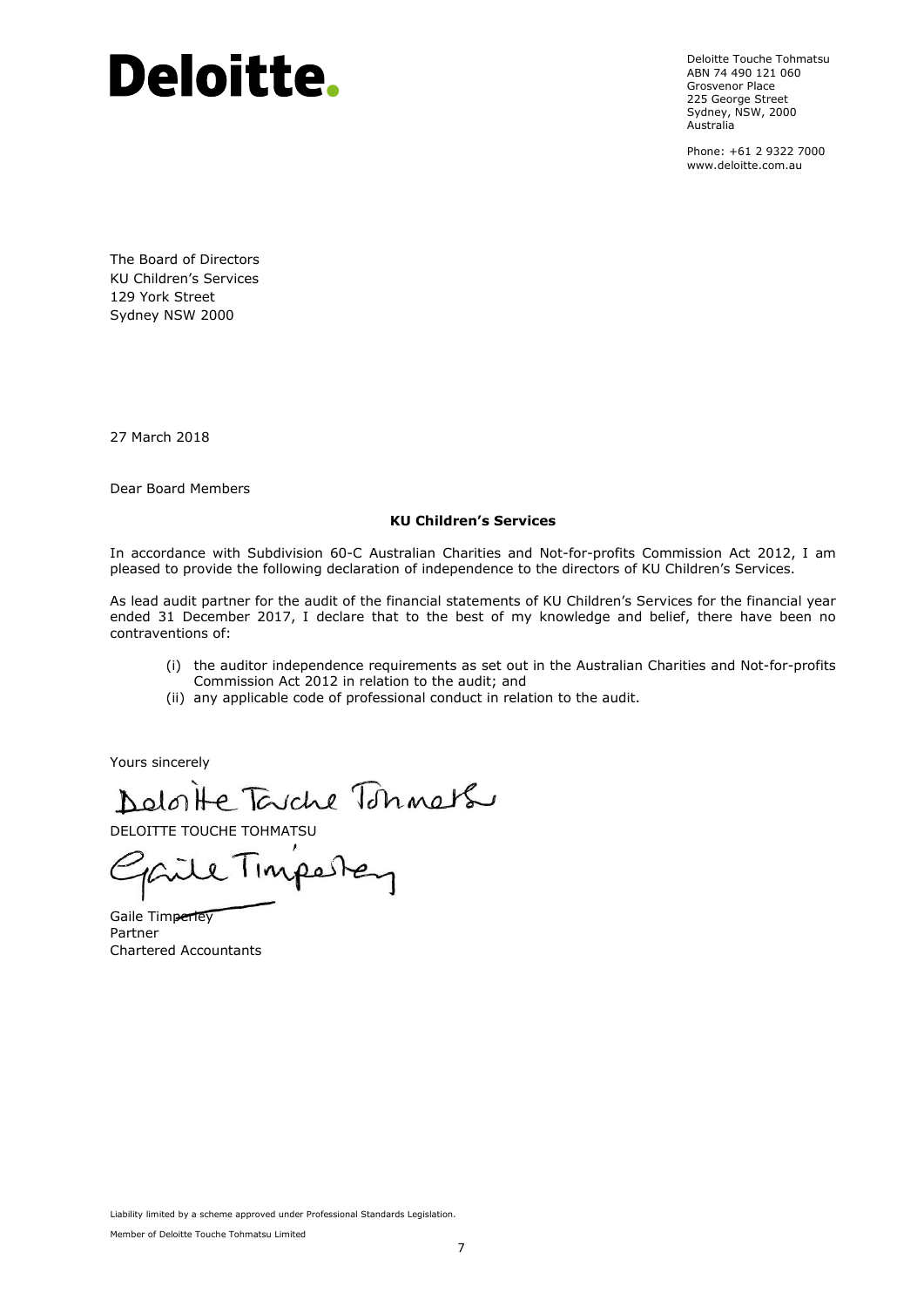

Deloitte Touche Tohmatsu ABN 74 490 121 060 Grosvenor Place 225 George Street Sydney, NSW, 2000 Australia

Phone: +61 2 9322 7000 www.deloitte.com.au.

# **Independent Auditor's Report to the members of KU Children's Services**

#### **Report on the Audit of the Financial Report**

#### **Opinion**

We have audited the financial report of KU Children's Services (the "Entity"), which comprises the statement of financial position as at 31 December 2017, the statement of comprehensive income, statement of changes in equity and statement of cash flows for the year then ended, and notes to the financial statements, including a summary of significant accounting policies, and the directors' declaration or assertion statement by Those Charged With Governance.

In our opinion the accompanying financial report presents fairly, in all material respects, the Entity's financial position as at 31 December 2017, and of its financial performance and its cash flows for the year then ended in accordance with Australian Accounting Standards and Chartiable Fundraising Act 1991.

#### **Basis for Opinion**

We conducted our audit in accordance with Australian Auditing Standards. Our responsibilities under those standards are further described in the *Auditor's Responsibilities for the Audit of the Financial Report* section of our report. We are independent of the Entity in accordance with the ethical requirements of the Accounting Professional and Ethical Standards Board's APES 110 *Code of Ethics for Professional Accountants* (the Code) that are relevant to our audit of the financial report in Australia. We have also fulfilled our other ethical responsibilities in accordance with the Code.

We believe that the audit evidence we have obtained is sufficient and appropriate to provide a basis for our opinion.

#### **Other Information**

The Board of Directors are responsible for the other information. The other information comprises the information included in the financial report, but does not include the financial report and our auditor's report thereon.

Our opinion on the financial report does not cover the other information and we do not express any form of assurance conclusion thereon.

In connection with our audit of the financial report, our responsibility is to read the other information and, in doing so, consider whether the other information is materially inconsistent with the financial report or our knowledge obtained in the audit or otherwise appears to be materially misstated.

If, based on the work we have performed, we conclude that there is a material misstatement of this other information; we are required to report that fact. We have nothing to report in this regard.

#### **The Board of Directors' Responsibilities for the Financial Report**

The Board of Directors are responsible for the preparation and fair presentation of the financial report in accordance with Australian Accounting Standards – Reduced Disclosure Requirements and Australian Charities and Not-for-profits Commission Act 2012 and for compliance with the Charitable Fundraising Act 1991 and for such internal control as the Board of Directors determine is necessary to enable the preparation and fair presentation of the financial report and is free from material misstatement, whether due to fraud or error.

Liability limited by a scheme approved under Professional Standards Legislation.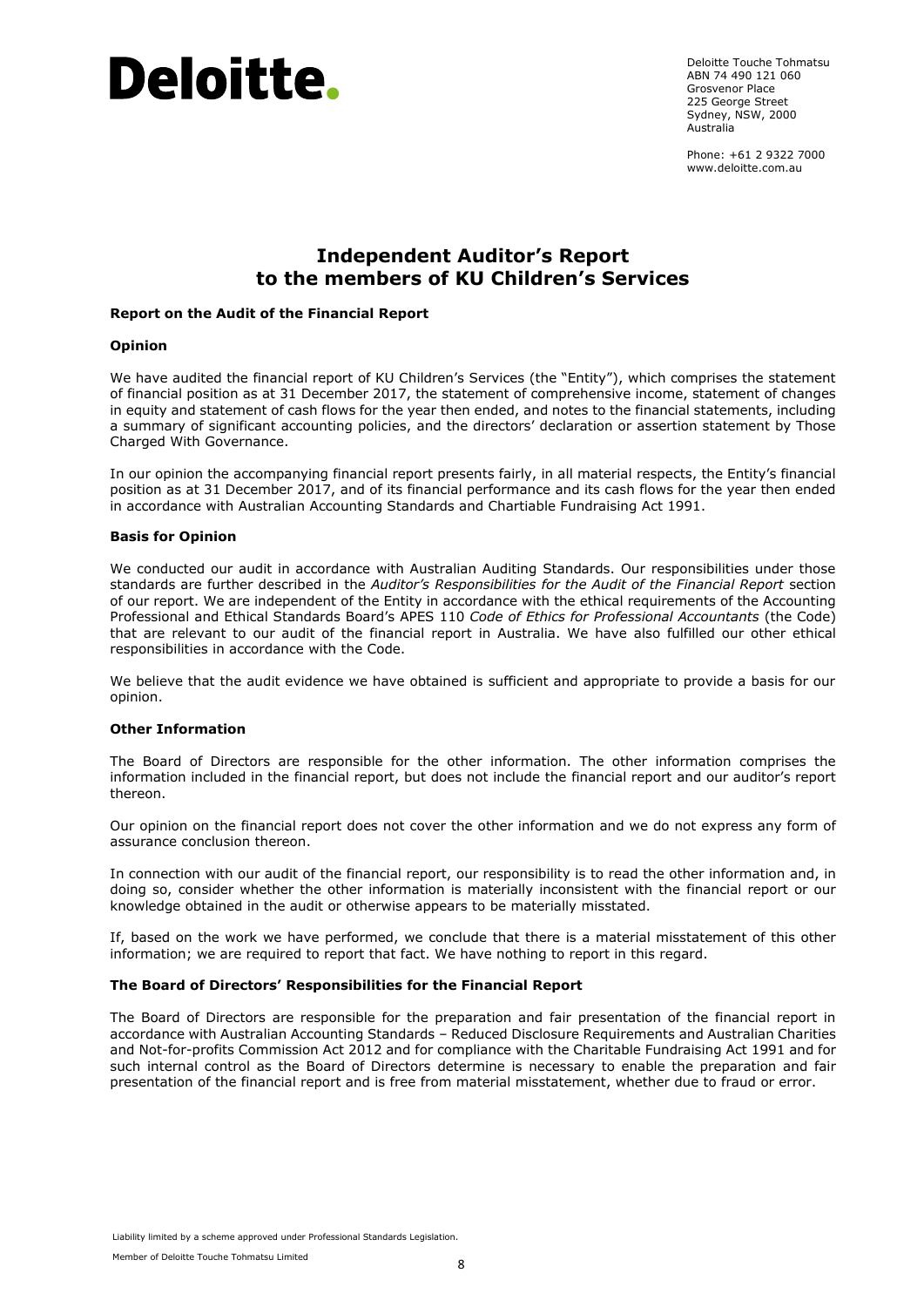# Deloitte.

In preparing the financial report, the Board of Directors are responsible for assessing the Entity's ability to continue as a going concern, disclosing, as applicable, matters related to going concern and using the going concern basis of accounting unless the Board of Directors either intend to liquidate the Entity or to cease operations, or have no realistic alternative but to do so.

#### **Auditor's Responsibilities for the Audit of the Financial Report**

Our objectives are to obtain reasonable assurance about whether the financial report as a whole is free from material misstatement, whether due to fraud or error, and to issue an auditor's report that includes our opinion. Reasonable assurance is a high level of assurance, but is not a guarantee that an audit conducted in accordance with the Australian Auditing Standards will always detect a material misstatement when it exists. Misstatements can arise from fraud or error and are considered material if, individually or in the aggregate, they could reasonably be expected to influence the economic decisions of users taken on the basis of this financial report.

As part of an audit in accordance with the Australian Auditing Standards, we exercise professional judgement and maintain professional scepticism throughout the audit. We also:

- Identify and assess the risks of material misstatement of the financial report, whether due to fraud or error, design and perform audit procedures responsive to those risks, and obtain audit evidence that is sufficient and appropriate to provide a basis for our opinion. The risk of not detecting a material misstatement resulting from fraud is higher than for one resulting from error, as fraud may involve collusion, forgery, intentional omissions, misrepresentations, or the override of internal control.
- Obtain an understanding of internal control relevant to the audit in order to design audit procedures that are appropriate in the circumstances, but not for the purpose of expressing an opinion on the effectiveness of the Entity's internal control.
- Evaluate the appropriateness of accounting policies used and the reasonableness of accounting estimates and related disclosures made by the Board of Directors.
- Conclude on the appropriateness of the the Board of Directors' use of the going concern basis of accounting and, based on the audit evidence obtained, whether a material uncertainty exists related to events or conditions that may cast significant doubt on the Entity's ability to continue as a going concern. If we conclude that a material uncertainty exists, we are required to draw attention in our auditor's report to the related disclosures in the financial report or, if such disclosures are inadequate, to modify our opinion. Our conclusions are based on the audit evidence obtained up to the date of our auditor's report. However, future events or conditions may cause the Entity to cease to continue as a going concern.
- Evaluate the overall presentation, structure and content of the financial report, including the disclosures, and whether the financial report represents the underlying transactions and events in a manner that achieves fair presentation.

We communicate with the Board of Directors regarding, among other matters, the planned scope and timing of the audit and significant audit findings, including any significant deficiencies in internal control that we identify during our audit.

Deloite Tarche Tonners

DELOITTE TOUCHE TOHMATSU

Timpester

Gaile Timperley Partner Chartered Accountants Sydney, 27 March 2018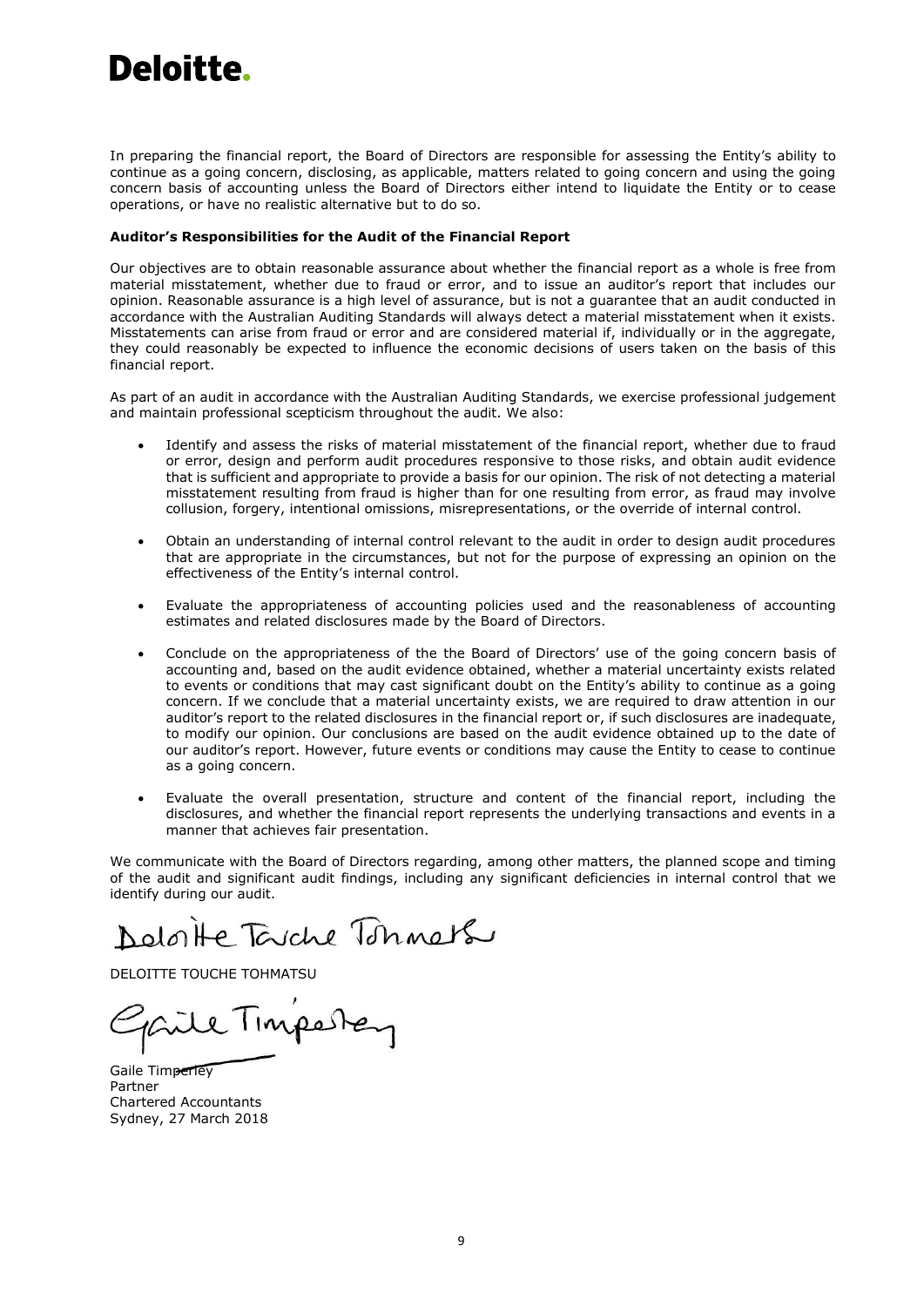# **Directors' Declaration**

The Directors declare that:

a) in the Directors' opinion, there are reasonable grounds to believe that the Company will be able to pay its debts as and when they become due and payable; and

b) in the Directors' opinion, the attached financial statements and notes thereto are in accordance with the Australian Charities and Not-for-profits Commission Act 2012 (Cth) and Charitable Fundraising Act 1991, including compliance with accounting standards, and giving a true and fair view of the financial position and performance of the Company.

Signed in accordance with a resolution of the Directors made pursuant to S.60.15 of the Australian Charities and Not-for-profits Commission Regulations 2013.

On behalf of the Directors

 $\overline{\phantom{a}}$  ,  $\overline{\phantom{a}}$  ,  $\overline{\phantom{a}}$  ,  $\overline{\phantom{a}}$  ,  $\overline{\phantom{a}}$  ,  $\overline{\phantom{a}}$  ,  $\overline{\phantom{a}}$  ,  $\overline{\phantom{a}}$  ,  $\overline{\phantom{a}}$  ,  $\overline{\phantom{a}}$  ,  $\overline{\phantom{a}}$  ,  $\overline{\phantom{a}}$  ,  $\overline{\phantom{a}}$  ,  $\overline{\phantom{a}}$  ,  $\overline{\phantom{a}}$  ,  $\overline{\phantom{a}}$ 

Laura Hartley Chair, Board of Directors Sydney, 27 March 2018

Jurardo  $\overline{C}$ 

Richard Richards Chair, Audit & Risk Management Committee Sydney, 27 March 2018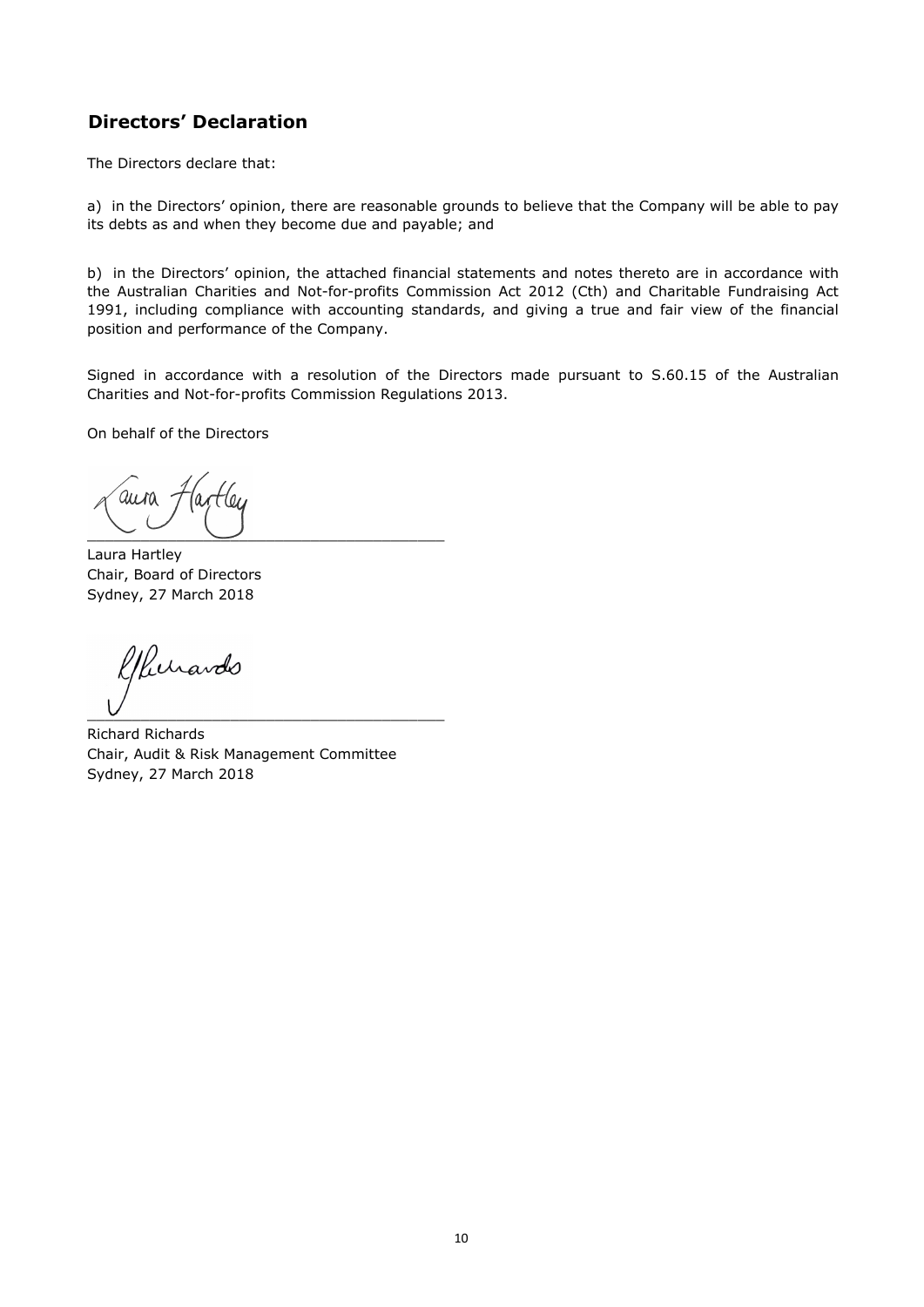# **Declaration by Board of Directors in Respect of Fundraising Appeals**

In the opinion of the Board of Directors:

- (i) the financial statements give a true and fair view of all income and expenditure of the Company with respect to fundraising appeals;
- (ii) the Statement of Financial Position gives a true and fair view of the state of affairs with respect to fundraising appeals;
- (iii) the provisions of the Charitable Fundraising Act 1991 and the regulations under that Act and the conditions attached to the authority have been complied with; and
- (iv) the internal controls exercised by the Company are appropriate and effective in accounting for all income received.

Signed in accordance with a resolution of the Board of Directors.

 $\overline{\phantom{a}}$  ,  $\overline{\phantom{a}}$  ,  $\overline{\phantom{a}}$  ,  $\overline{\phantom{a}}$  ,  $\overline{\phantom{a}}$  ,  $\overline{\phantom{a}}$  ,  $\overline{\phantom{a}}$  ,  $\overline{\phantom{a}}$  ,  $\overline{\phantom{a}}$  ,  $\overline{\phantom{a}}$  ,  $\overline{\phantom{a}}$  ,  $\overline{\phantom{a}}$  ,  $\overline{\phantom{a}}$  ,  $\overline{\phantom{a}}$  ,  $\overline{\phantom{a}}$  ,  $\overline{\phantom{a}}$ 

Laura Hartley Chair, Board of Directors Sydney, 27 March 2018

Kerardo  $\overline{U}$ 

Richard Richards Chair, Audit & Risk Management Committee Sydney, 27 March 2018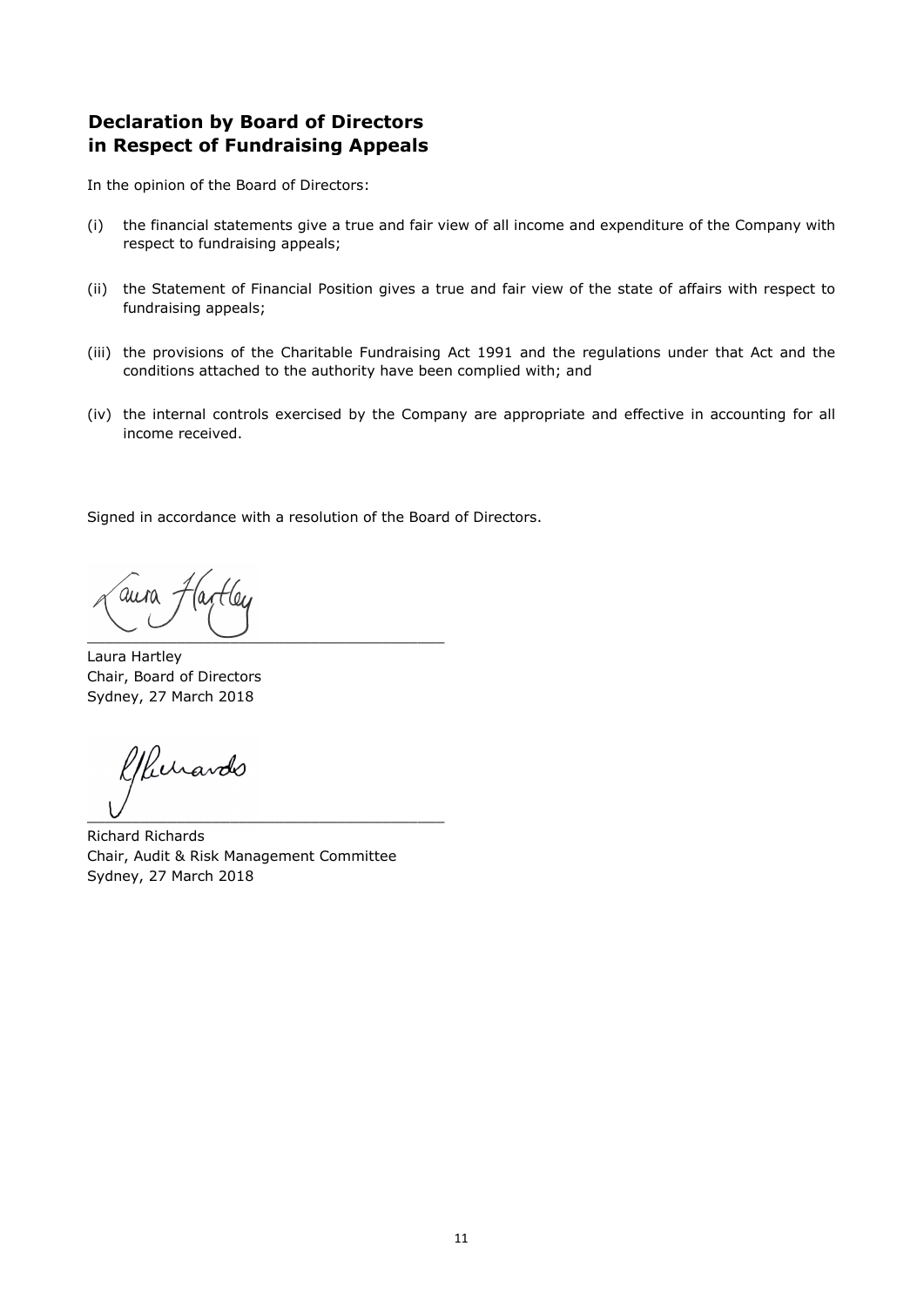# **for the Financial Year Ended 31 December 2017 Statement of Profit or Loss and Other Comprehensive Income**

|                                             | <b>Note</b>      | 2017<br>\$  | 2016<br>\$  |
|---------------------------------------------|------------------|-------------|-------------|
| Continuing operations                       |                  |             |             |
| Revenue from fees                           | 5(i)             | 71,416,085  | 78,218,348  |
| Revenue from non-capital government funding | $5$ (ii)         | 59,769,013  | 44,976,663  |
| Other revenue                               | 5 (iii)          | 6,611,217   | 5,927,112   |
|                                             |                  | 137,796,315 | 129,122,123 |
| Employee costs                              |                  | 101,038,160 | 93,832,304  |
| Operational expenses                        |                  | 14,229,106  | 13,459,750  |
| Occupancy expenses                          |                  | 5,653,740   | 5,543,723   |
| Depreciation & amortisation                 | 5(y)             | 1,778,827   | 1,933,337   |
| Administrative expenses                     |                  | 5,372,332   | 5,428,189   |
| Repairs & maintenance                       |                  | 1,879,398   | 1,887,880   |
| Marketing expenses                          |                  | 528,338     | 447,286     |
| Finance costs                               | 5 <sub>(v)</sub> | 24,540      | 30,770      |
| Other expenses                              |                  | 1,561,772   | 1,270,062   |
|                                             |                  | 132,066,213 | 123,833,301 |
| Surplus from ordinary operations            |                  | 5,730,102   | 5,288,822   |
| Other Income                                |                  |             |             |
| Government capital grant funding            | $5$ (iv)         | 7,978       | 274,410     |
| Surplus for the year                        | 5                | 5,738,080   | 5,563,232   |
| Total comprehensive income for the year     |                  | 5,738,080   | 5,563,232   |

*The Statement of Profit or Loss and Other Comprehensive Income is to be read in conjunction with the notes.*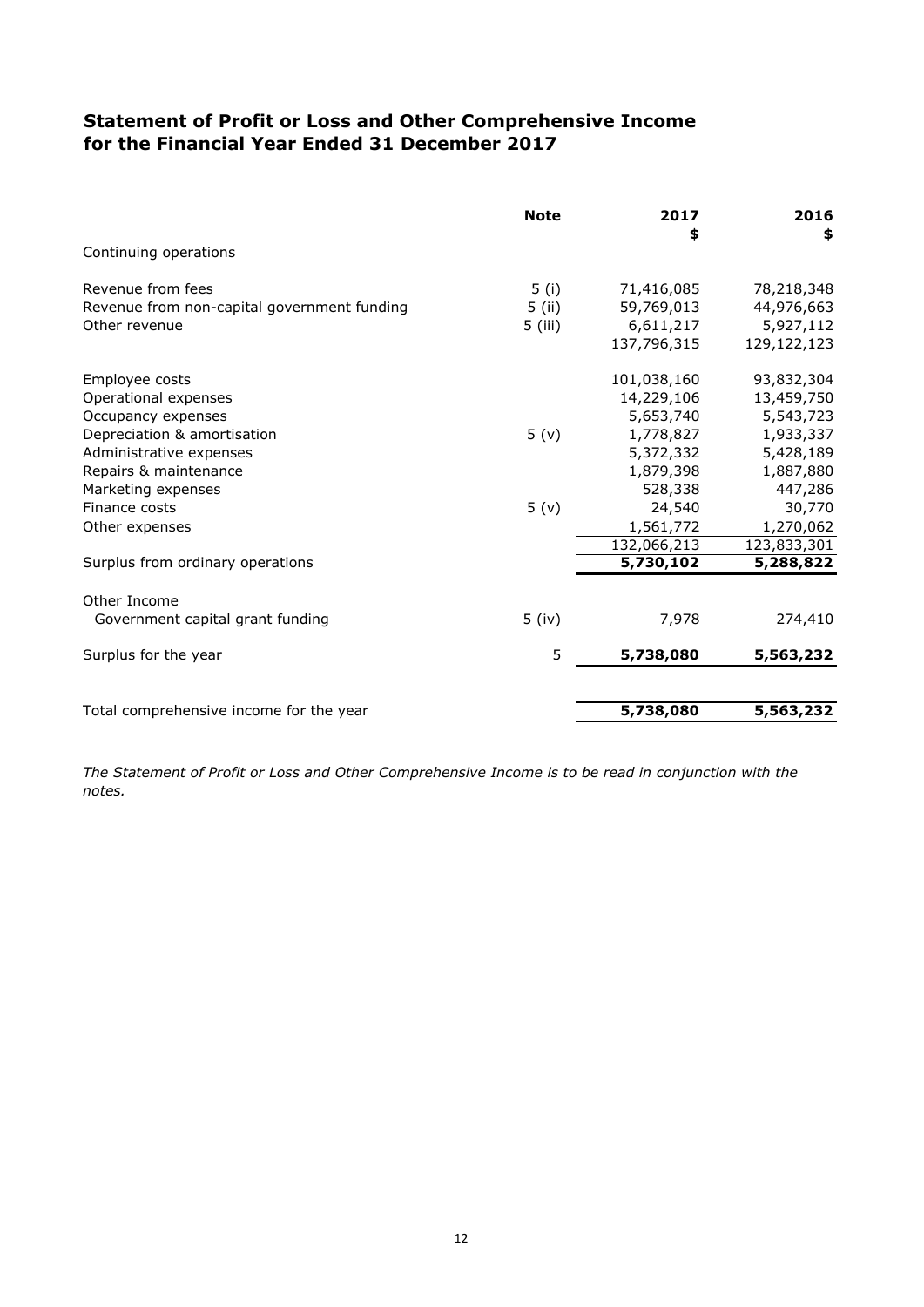# **Statement of Financial Position as at 31 December 2017**

|                                    | <b>Note</b> | 2017<br>\$ | 2016<br>\$ |
|------------------------------------|-------------|------------|------------|
| <b>Assets</b><br>Current assets    |             |            |            |
| Cash and cash equivalents          | 21(b)       | 35,256,075 | 38,770,776 |
| Term deposits                      | 22          | 22,000,000 | 15,000,000 |
| Trade and other receivables        | 6           | 1,584,043  | 1,306,485  |
| Other assets                       | 7           | 1,274,346  | 907,457    |
| Total current assets               |             | 60,114,464 | 55,984,718 |
| Non-current assets                 |             |            |            |
| Property, plant and equipment      | 8           | 15,578,270 | 13,027,124 |
| Intangible assets                  | 9           | 1,022,404  | 892,798    |
| Total non-current assets           |             | 16,600,674 | 13,919,922 |
| Total assets                       |             | 76,715,138 | 69,904,640 |
| <b>Liabilities</b>                 |             |            |            |
| <b>Current liabilities</b>         |             |            |            |
| Trade and other payables           | 10          | 12,969,292 | 12,791,896 |
| Finance leases                     | 11          | 379,452    | 535,252    |
| Unearned income                    | 12          | 12,130,477 | 12,534,747 |
| Provisions                         | 13          | 14,881,044 | 12,705,383 |
| Total current liabilities          |             | 40,360,265 | 38,567,278 |
| Total non-current liabilities      |             |            |            |
| Non current provisions             | 13          | 2,388,272  | 3,108,841  |
| Total non-current liabilities      |             | 2,388,272  | 3,108,841  |
| <b>Total liabilities</b>           |             | 42,748,537 | 41,676,119 |
| <b>Net Assets</b>                  |             | 33,966,601 | 28,228,521 |
|                                    |             |            |            |
| Equity<br><b>Retained Earnings</b> |             |            |            |
| General funds                      | 14          | 32,817,471 | 25,898,504 |
| Fundraising reserve                | 15          | 1,149,130  | 1,213,017  |
| Program reserve                    | 16          |            | 1,117,000  |
| <b>Total Retained Earnings</b>     |             | 33,966,601 | 28,228,521 |

*The Statement of Financial Position is to be read in conjunction with the notes.*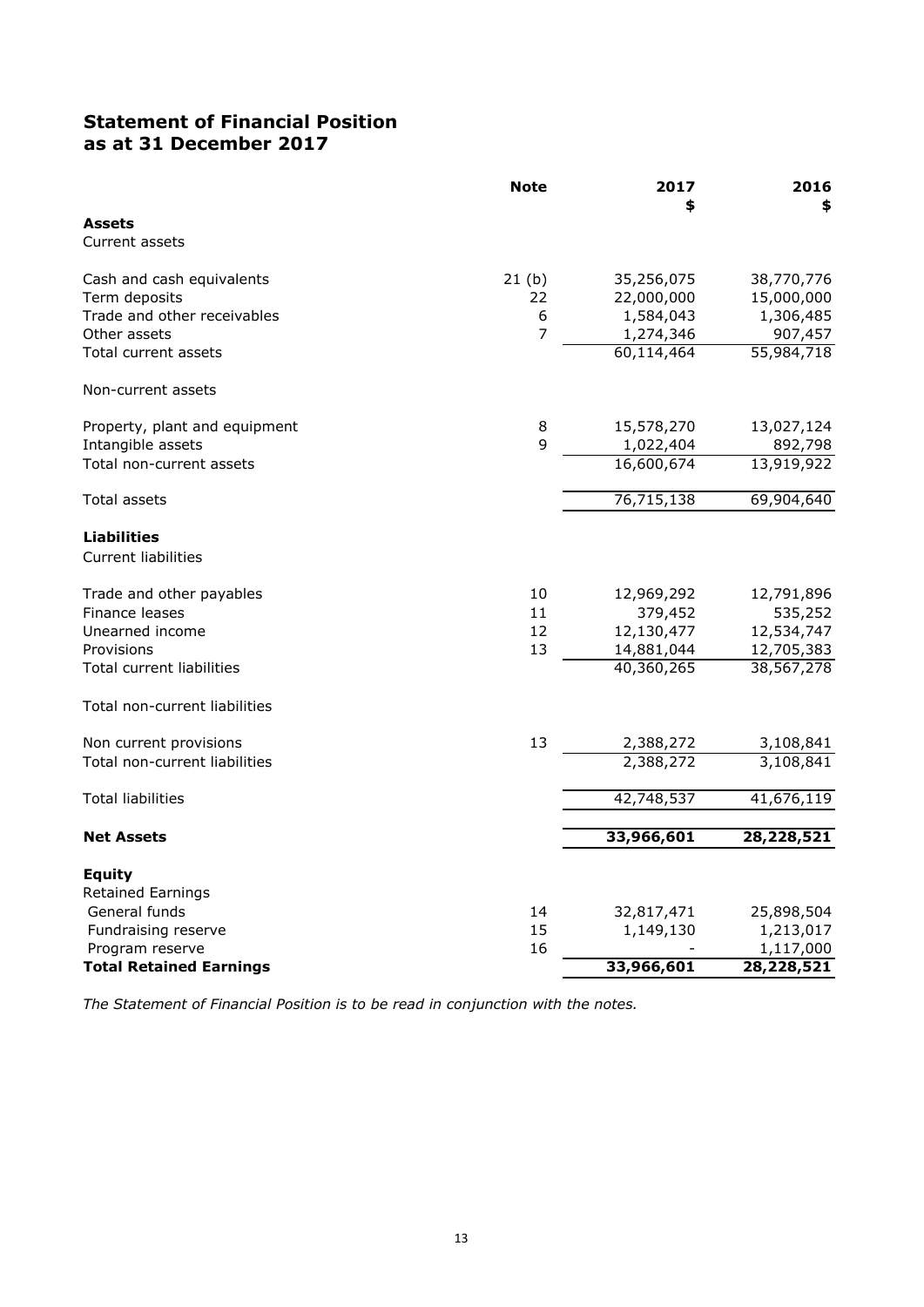#### **Statement of Changes in Equity for the Financial Year Ended 31 December 2017**

|                                      | <b>Fundraising</b><br>General<br><b>Funds</b><br><b>Reserve</b> |           | Program<br><b>Reserve</b> | <b>Total</b> |  |
|--------------------------------------|-----------------------------------------------------------------|-----------|---------------------------|--------------|--|
|                                      | \$                                                              | \$        | \$                        | \$           |  |
| Balance at 1 January 2016            | 20,396,125                                                      | 1,204,164 | 1,065,000                 | 22,665,289   |  |
| Surplus for the year                 | 5,563,232                                                       |           |                           | 5,563,232    |  |
| Transfer (from)/to retained earnings | (60, 853)                                                       | 8,853     | 52,000                    |              |  |
| Balance at 31 December 2016          | 25,898,504                                                      | 1,213,017 | 1,117,000                 | 28,228,521   |  |
| Balance at 1 January 2017            | 25,898,504                                                      | 1,213,017 | 1,117,000                 | 28,228,521   |  |
| Surplus for the year                 | 5,738,080                                                       |           |                           | 5,738,080    |  |
| Transfer (from)/to retained earnings | 1,180,887                                                       | (63, 887) | (1, 117, 000)             |              |  |
| Balance at 31 December 2017          | 32,817,471                                                      | 1,149,130 |                           | 33,966,601   |  |

*The Statement of Changes in Equity is to be read in conjunction with the attached notes.*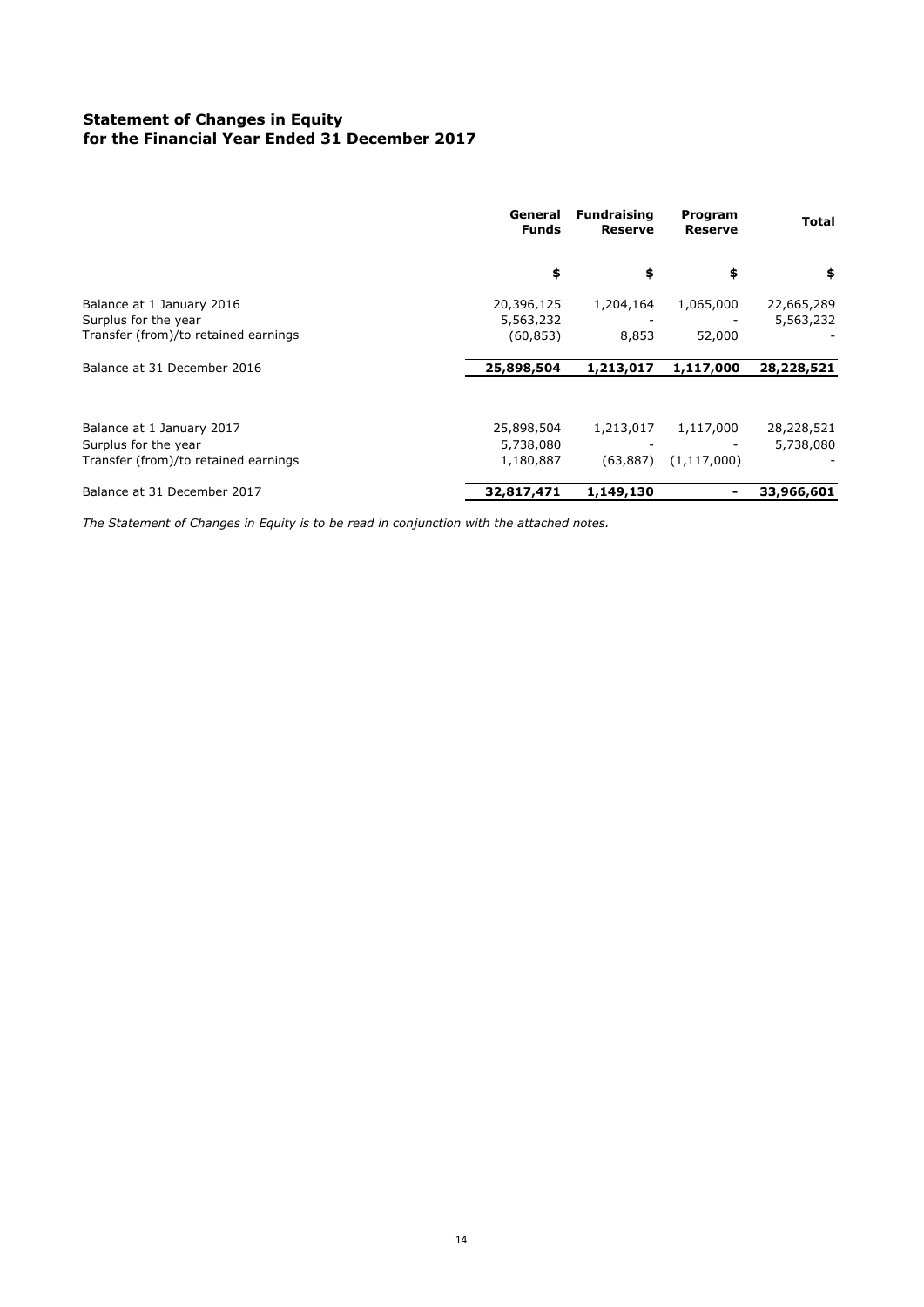# **Statement of Cash Flows for the Financial Year Ended 31 December 2017**

| <b>Note</b> | 2017<br>S       | 2016                        |
|-------------|-----------------|-----------------------------|
|             |                 |                             |
|             | 116,156,239     | 117,498,175                 |
|             | 22,723,604      | 16,535,879                  |
|             | (110, 916, 367) | (110,064,862)               |
|             |                 | (16, 946, 074)              |
| 21(a)       | 7,077,270       | 7,023,118                   |
|             |                 |                             |
|             | (4, 289, 836)   | (1,068,176)                 |
|             | 62,957          | 63,374                      |
|             | 961,081         | 894,997                     |
|             | (24, 540)       | (30, 770)                   |
|             |                 | 1,000,000                   |
|             | (10, 290, 338)  | 859,425                     |
|             |                 |                             |
|             | (301, 633)      | (281, 641)                  |
|             | (301, 633)      | (281,641)                   |
|             | (3, 514, 701)   | 7,600,902                   |
|             |                 |                             |
|             | 38,770,776      | 31,169,874                  |
| 21(b)       | 35,256,075      | 38,770,776                  |
|             |                 | (20,886,206)<br>(7,000,000) |

*The Statement of Cash Flows is to be read in conjunction with the attached notes.*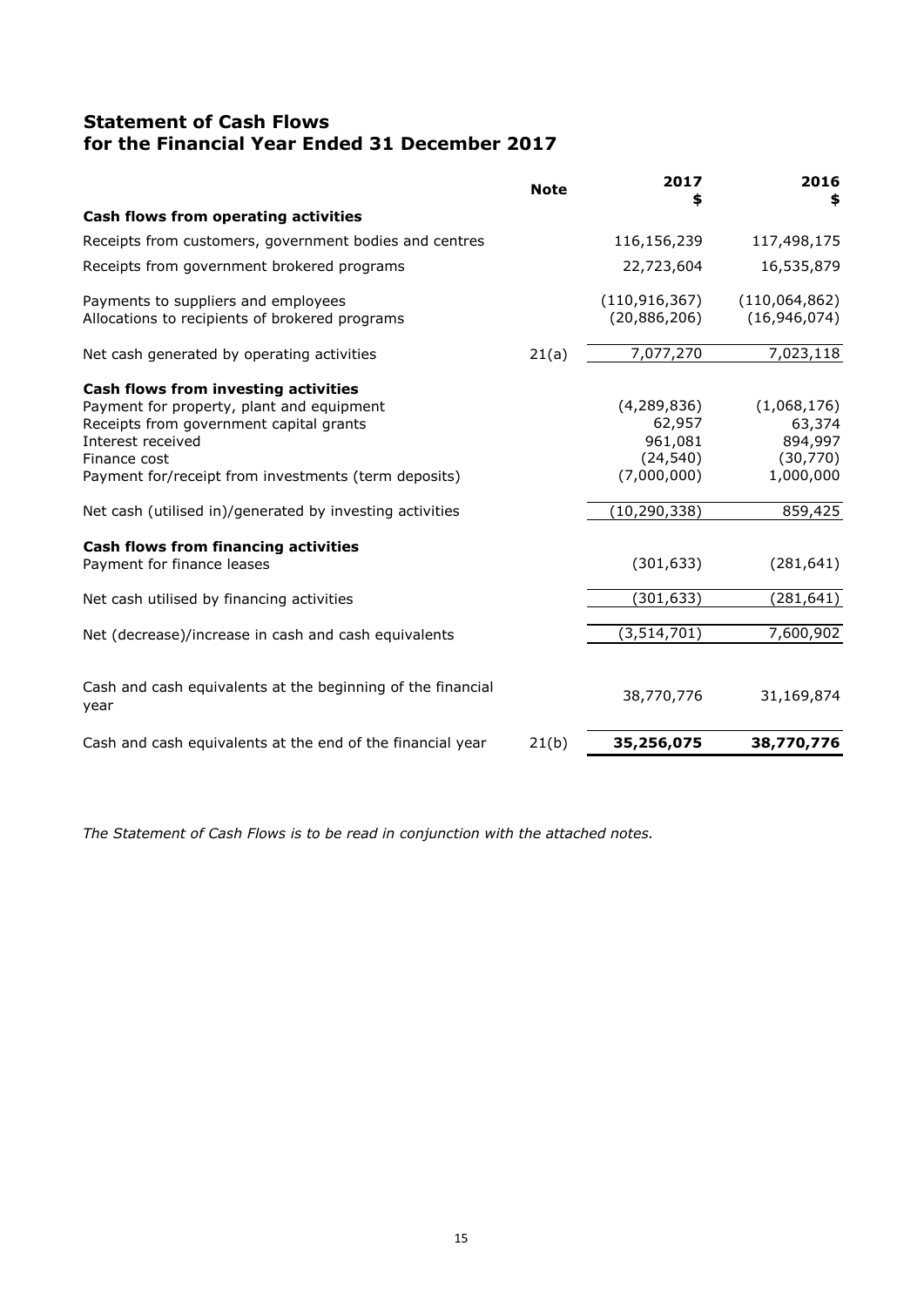#### **1. Corporate Information**

The financial statements of KU Children's Services (the Company) for the year ended 31 December 2017 were authorised for issue in accordance with a resolution of the Directors on 27 March 2018.

#### **2. Application of new and revised Accounting Standards**

In the current year, the Company has applied a number of the new and revised AASBs issued by the Australian Accounting Standards Board (AASB) including AASB 2016-1 Amendments to Australian Accounting Standards arising from Annual Improvements 2010-2012 and 2011-2013 Cycle. The application of these new and revised Accounting Standards does not have any material impact on the financial statements.

At the date of authorisation of the financial statements, the Standards and Interpretations listed below were in issue but not yet effective:

a) AASB 9 'Financial Instruments', and the relevant amending standards, effective for annual periods beginning 1 January 2018. Expected to be initially adopted for the financial period ending 31 December 2018.

b) AASB 16 'Leases' effective for reporting periods beginning 1 January 2019. Expected to be initially adopted for the financial period ending 31 December 2019.

c) AASB 1058 'Income for Not-For-Profit Entities' effective for annual periods beginning on or after 1 January 2019. Expected to be initially adopted for the financial period ending 31 December 2019.

AASB 1058 clarifies and simplifies the income recognition requirements that apply to not-for-profit (NFP) entities, in conjunction with AASB 15. These Standards supersede the NFP income recognition requirements previously in AASB 1004 Contributions (with the exception of certain matters relating to public sector NFP entities) as well as current revenue recognition guidance including AASB 118 Revenue, AASB 111 Construction Contracts and the related Interpretations when it becomes effective.

The timing of income recognition depends on whether such a transaction gives rise to a liability or other performance obligation (a promise to transfer a good or service), or a contribution by owners, related to an asset (such as cash or another asset) received by an entity.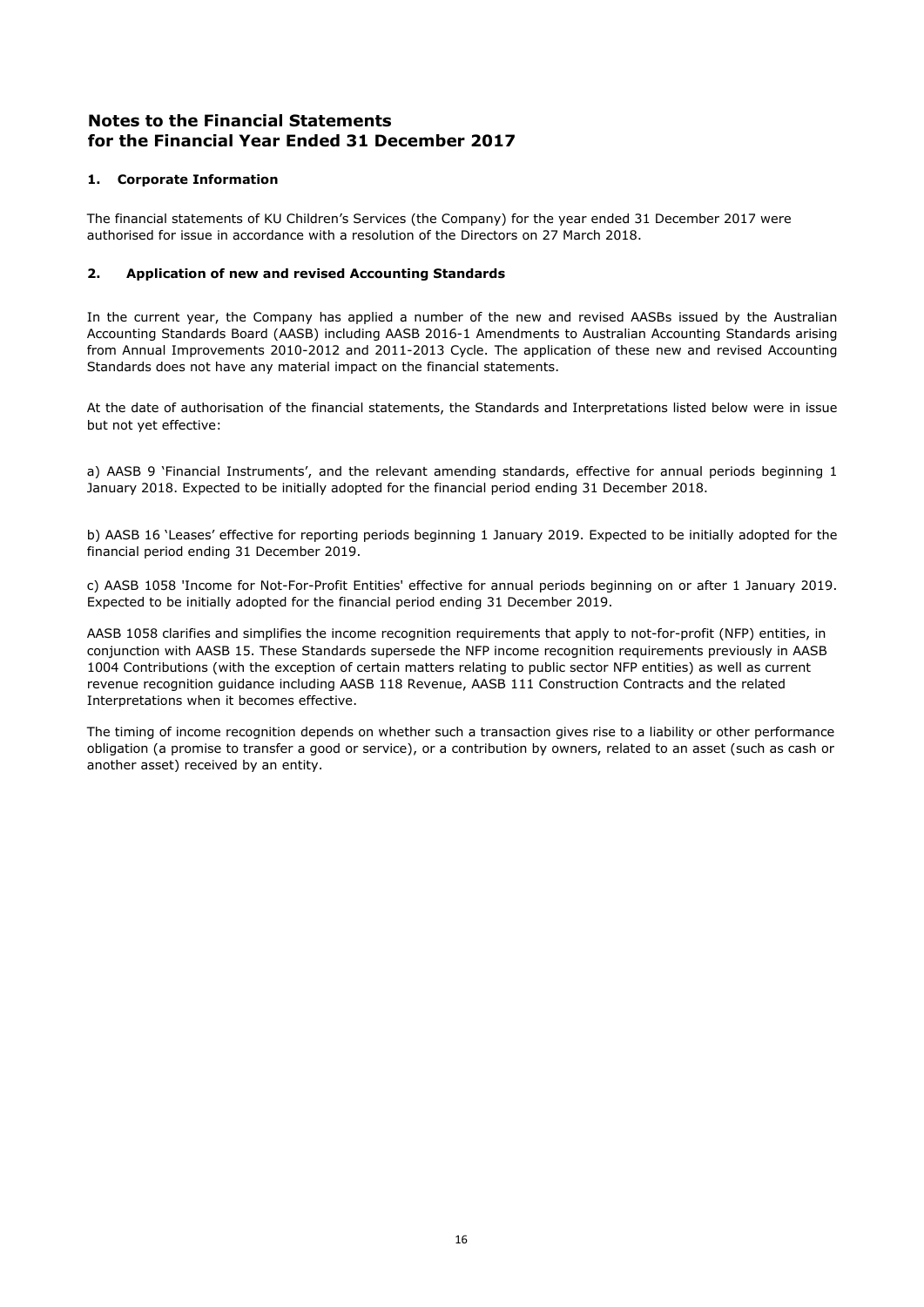#### **2. Application of new and revised Accounting Standards (continued)**

#### *Key requirements of AASB 1058:*

This Standard applies when a NFP entity receives volunteer services or enters into other transactions where the consideration to acquire an asset is significantly less than the fair value of the asset principally to enable the entity to further its objectives. In the latter case, the entity recognises and measures the asset at fair value in accordance with the applicable Australian Accounting Standard (e.g. AASB 116 Property, Plant and Equipment).

Upon initial recognition of the asset, this Standard requires the entity to consider whether any other financial statement elements (called 'related amounts') should be recognised, such as:

- (a) contributions by owners;
- (b) revenue, or a contract liability arising from a contract with a customer;
- (c) a lease liability;
- (d) a financial instrument; or
- (e) a provision.

These related amounts are accounted for in accordance with the applicable Australian Accounting Standard.

The Standard also prescribes specific accounting requirements for a transaction which is a transfer of a financial asset to enable an entity to acquire or construct a recognisable non-financial asset to be controlled by the entity (i.e. an in-substance acquisition of a non-financial asset) and volunteer services.

Entities can choose to apply this Standard retrospectively (which requires restatement of comparatives with certain practical expedients allowed) or to use a modified approach (where comparatives are not restated but the cumulative effect of initial application will be adjusted through opening retained earnings on the date of initial application).

#### *Consequential amendments to other Standards and Interpretations:*

The issuance of AASB 1058 also results in consequential amendments to other Standards and Interpretations, as set out below:

- AASB 15 Revenue from Contracts with Customers
- AASB 16 Leases
- AASB 101 Presentation of Financial Statements
- AASB 116 Property, Plant and Equipment
- AASB 117 Leases
- AASB 138 Intangible Assets
- AASB 1004 Contributions
- AASB 1057 Application of Australian Accounting Standards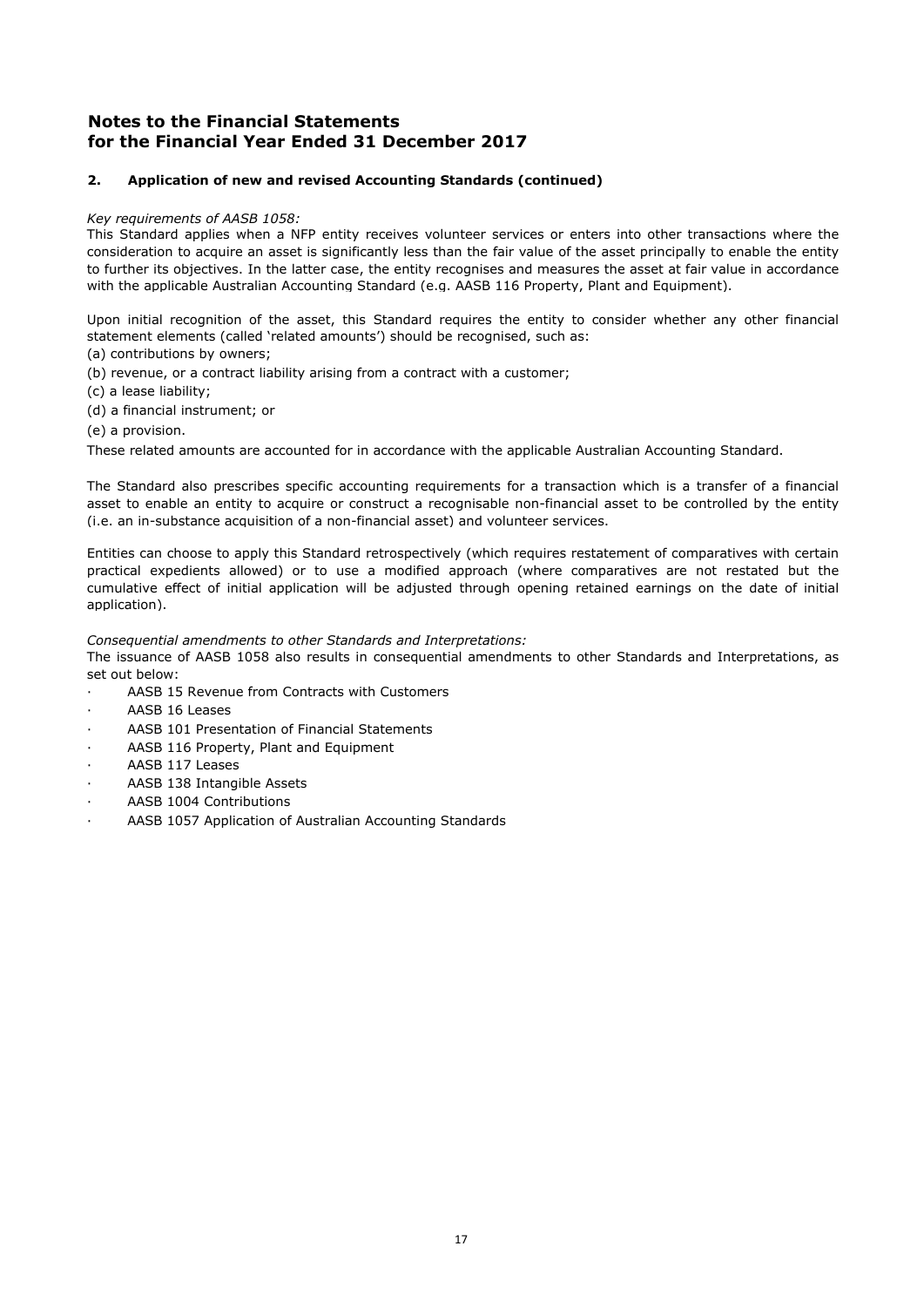#### **2. Application of new and revised Accounting Standards (continued)**

Among the amendments listed above, the key amendments to note are the:

new lessee accounting requirements for leases at significantly below-market terms and conditions (commonly known as 'peppercorn leases') principally to enable the lessee to further its objectives (as amended in AASB 16 and AASB 117). This requires the lessee to recognise the leased asset / right-of-use asset at fair value per AASB 13, the lease liability per AASB 117 / AASB 16 and the residual as income at the inception of the lease;

requirement to measure inventories (e.g. donated inventories) at current replacement cost where the consideration for those inventories is significantly less than fair value principally to enable the entity to further its objectives (as amended in AASB 102);

· requirement to measure the cost of the asset (e.g. property, plant and equipment, intangible asset or investment property) at fair value per AASB 13 where the consideration for the asset is significantly less than fair value principally to enable the entity to further its objectives (as amended in AASB 116, AASB 138 and AASB 140); and

removal of all income recognition requirements for private sector NFP entities and majority of income recognition requirements for public sector NFP entities in AASB 1004.

d) AASB 15 'Revenue from Contracts with Customers' effective for annual periods beginning on or after 1 January 2019. Expected to be initially adopted for the financial period ending 31 December 2019.

The core principle of AASB 15 is that an entity should recognise revenue to depict the transfer of promised goods or services to customers in an amount that reflects the consideration to which the entity expects to be entitled in exchange for those goods or services. Specifically, the Standard introduces a 5-step approach to revenue recognition:

- Step 1: Identify the contract(s) with a customer
- Step 2: Identify the performance obligations in the contract
- Step 3: Determine the transaction price
- Step 4: Allocate the transaction price to the performance obligations in the contract
- Step 5: Recognise revenue when (or as) the entity satisfies a performance obligation

Under AASB 15, an entity recognises revenue when (or as) a performance obligation is satisfied, i.e. when 'control' of the goods or services underlying the particular performance obligation is transferred to the customer.

In May 2016, the AASB issued AASB 2016-3 Amendments to Australian Accounting Standards – Clarifications to AASB 15 in relation to the identification of performance obligations, principal versus agent considerations, as well as licensing application guidance.

In December 2016, the AASB issued the following amending Standards that applies to not-for-profit entities:

· AASB 2016-7 Amendments to Australian Accounting Standards – Deferral of AASB 15 for Not-for-Profit Entities which deferred the application date for not-for-profit entities to 1 January 2019

· AASB 2016-8 Amendments to Australian Accounting Standards – Australian Implementation Guidance for Notfor-Profit Entities which introduced not-for-profit-specific implementation guidance on 'enforceability' of a contract (Step 1), 'sufficiently specific' performance obligations (Step 2) and separate recognition of 'donation' element (Step 4).

#### **3. Summary of Accounting Policies**

#### **Statement of compliance**

The financial report is a general purpose financial report which has been prepared in accordance with Division 60 of the Australian Charities and Not-for-profits Commission Act 2012, and Australian Accounting Standards – Reduced Disclosure Requirements and complies with other requirements of the law.

A statement of compliance with IFRS cannot be made due to the application of not for profit sector specific requirements contained in the Australian Accounting Standards.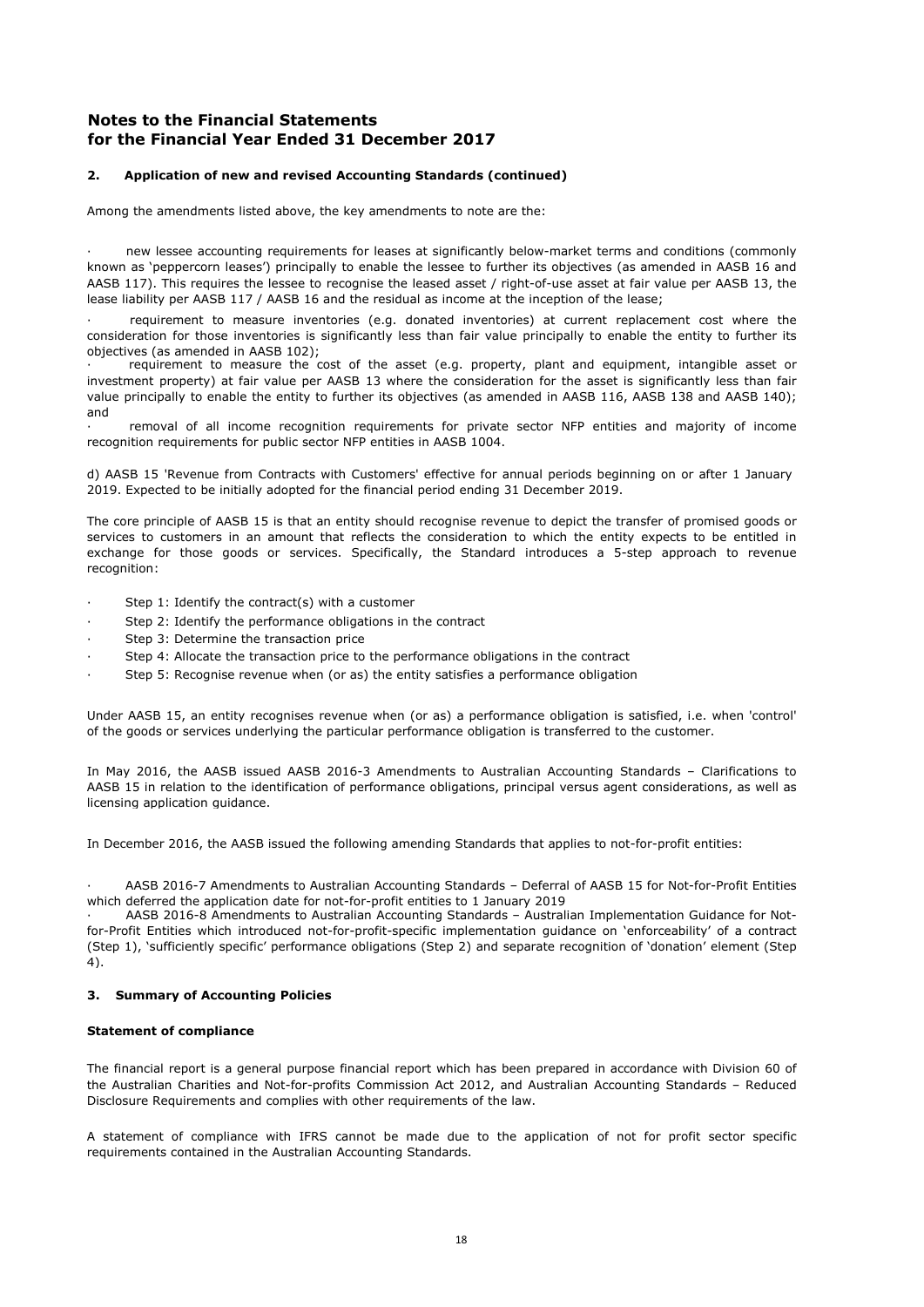#### **3. Summary of Accounting Policies (continued)**

#### **Basis of preparation**

The financial report has been prepared on the basis of historical cost, except for the revaluation of certain financial instruments. Cost is based on the fair values of the consideration given in exchange for assets. All amounts are presented in Australian dollars. The following significant accounting policies have been adopted in the preparation and presentation of the financial report:

#### *a)* **Property, plant and equipment**

Land and buildings, leasehold improvements, furniture and office equipment, motor vehicles and computers are stated at cost less accumulated depreciation and impairment. Cost includes expenditure that is directly attributable to the acquisition of the item. In the event that settlement of all or part of the purchase consideration is deferred, cost is determined by discounting the amounts payable in the future to their present value as at the date of acquisition.

Depreciation is provided on furniture and office equipment, motor vehicles and computers, including freehold and leasehold buildings but excluding land. Depreciation is calculated on a straight line basis so as to write off the net cost of each asset over its expected useful life to its estimated residual value. The estimated useful lives, residual values and depreciation method are reviewed at the end of each annual reporting period.

The following estimated useful lives are used in the calculation of depreciation:

- Buildings: 40 years
- Buildings fixtures and fittings: 4-10 years
- Leasehold improvements: lease term or 10 years
- Furniture and office equipment: 4-10 years
- Motor vehicles: 6-7 years

The Company reviews its estimate of the useful lives of leasehold improvements at each reporting date, based on the period over which an asset is expected to be available for use by the Company. The useful life of leasehold improvements has been assessed to equal the lease term, or 10 years where no lease term was applicable. Land is carried at cost and is not depreciated.

#### *b)* **Intangible assets**

Intangible Assets comprise software assets. The estimated useful lives used to calculate amortisation are between 3- 5 years.

#### *c)* **Employee benefits**

A liability is recognised for benefits accruing to employees in respect of wages and salaries, annual leave, long service leave and rostered days off when it is probable that settlement will be required and they are capable of being measured reliably.

Liabilities recognised in respect of employee benefits expected to be settled within 12 months are measured using the remuneration rate expected to apply at the time of settlement.

Liabilities recognised in respect of employee benefits which are not expected to be settled within 12 months are measured as the present value of the estimated future cash outflows to be made by the Company in respect of services provided by employees up to reporting date.

The Company pays contributions to certain defined contribution plans. Contributions are recognised in profit or loss in the periods during which services are rendered by employees.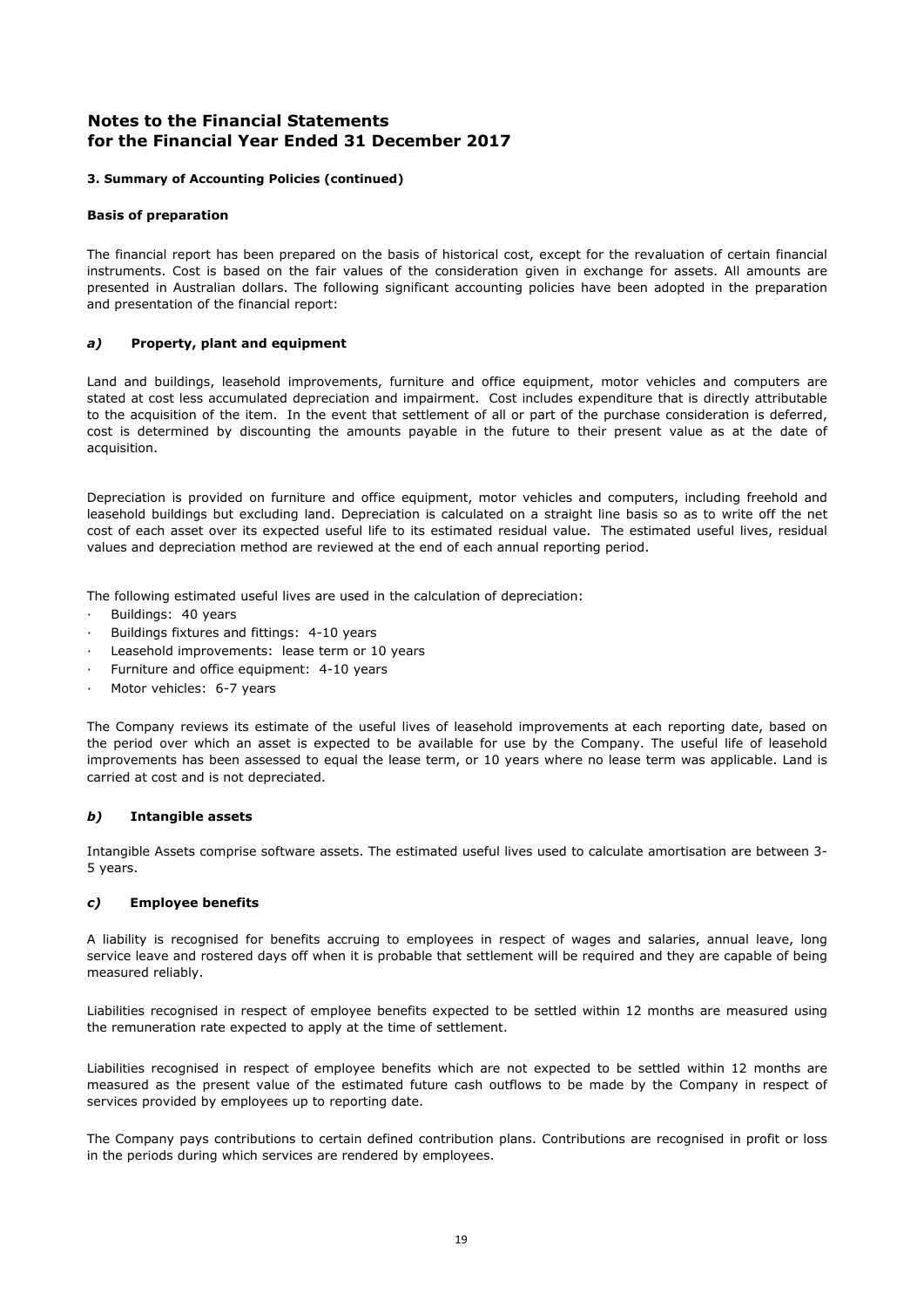#### **3. Summary of Accounting Policies (continued)**

#### *d)* **Goods and services tax (GST)**

Revenues, expenses and assets are recognised net of the amount of goods and services tax (GST), except: i) where the amount of GST incurred is not recoverable from the taxation authority, it is recognised as part of the cost of acquisition of an asset or as part of an item of expense; or

ii) for receivables and payables which are recognised inclusive of GST.

The net amount of GST recoverable from, or payable to, the taxation authority is included as part of receivables or payables.

Cash flows are included in the cash flow statement on a gross basis. The GST component of cash flows arising from investing and financing activities which is recoverable from, or payable to, the taxation authority is classified as operating cash flows.

#### *e)* **Financial Assets**

All financial assets are initially stated at cost, being the fair value of consideration given plus acquisition costs. Purchases and sales of financial assets are recognised on trade date which is the date on which the Company commits to purchase or sell the asset. Accounting policies for each category of financial assets subsequent to initial recognition are set out below:

#### Loans and receivables

Trade receivables, loans, and other receivables are recorded at amortised cost using the effective interest rate method less impairment. Impairment losses are measured as the difference between the investment's carrying amount and the present value of estimated future cash flows, excluding future credit losses that have not been incurred. The cash flows are discounted at the investment's original effective interest rate. Impairment losses are recognised in profit or loss.

#### Available-for-sale financial assets

Available-for-sale investments are those financial assets that are designated as available-for-sale. When available-for-sale financial investments are recognised initially, they are measured at fair value. Any available-for-sale financial investments donated to the Company are recognised at fair value at the date the Company obtains control of the asset.

After initial recognition available-for-sale financial investments are measured at fair value with gains or losses being recognised in other comprehensive income until the investment is derecognised or until the investment is determined to be impaired, at which time the cumulative gain or loss previously recognised in other comprehensive income is reclassified to the Statement of Comprehensive Income.

The fair value of investments that are actively traded in organised financial markets is determined by reference to quoted market bid prices at the close of business on the reporting date. For investments with no active market, fair value is determined using valuation techniques. Such techniques include using recent arm's length market transactions, reference to the current market value of another instrument that is substantially the same, discounted cash flow analysis, and option pricing models.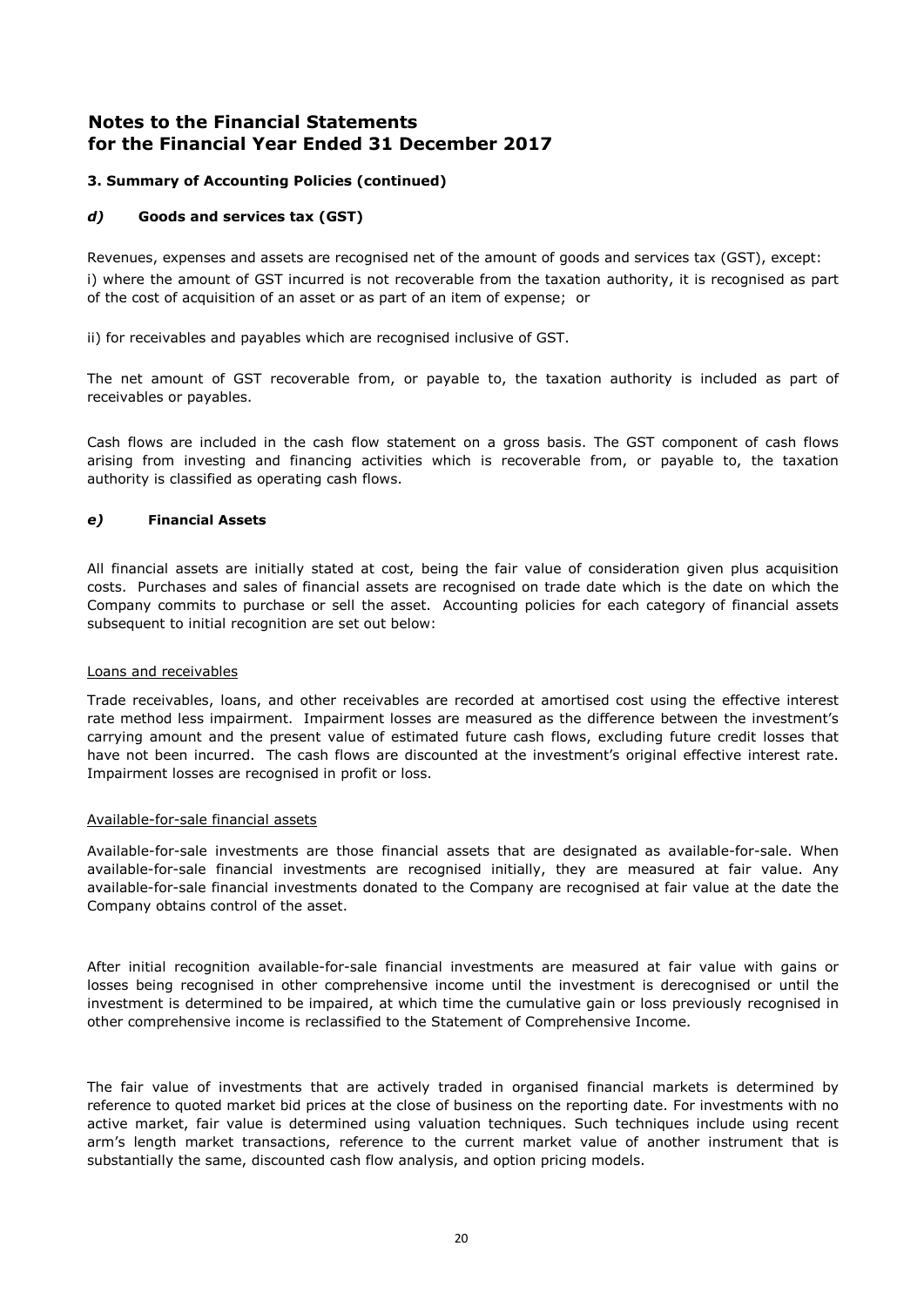#### **3. Summary of Accounting Policies (continued)**

#### *e)* **Financial Assets (continued)**

#### Impairment of financial assets

Financial assets, other than those at fair value through profit or loss, are assessed for indicators of impairment at each balance date. Financial assets are impaired where there is objective evidence that as a result of one or more events that occurred after the initial recognition of the financial asset the estimated future cash flows of the investment have been impacted.

#### *f)* **Impairment**

The carrying values of property, plant and equipment are reviewed for impairment at each reporting date, with the recoverable amount being estimated when events or changes in circumstances indicate that the carrying value may be impaired.

The recoverable amount of property, plant and equipment is the higher of fair value less costs to sell and value in use. Depreciated replacement cost is used to determine value in use. Depreciated replacement cost is the current replacement cost of an item of plant and equipment less, where applicable, accumulated depreciation to date, calculated on the basis of such cost.

#### *g)* **Leased assets**

Leases are classified as finance leases when the terms of the lease transfer substantially all the risks and rewards incidental to ownership of the leased asset to the lessee. All other leases are classified as operating leases.

#### Company as lessee

Operating lease payments are recognised as an expense on a straight-line basis over the lease term, except where another systematic basis is more representative of the time pattern in which economic benefits from the leased asset are consumed.

Assets held under finance leases are initially recognised as assets of the company at their fair value at the inception of the lease or, if lower, at the present value of the minimum lease payments. The corresponding liability to the lessor is included in the Statement of Financial Position as a finance lease obligation. Lease payments are apportioned between finance expenses and reduction of the lease obligation so as to achieve a constant rate of interest on the remaining balance of the liability. Finance expenses are recognised immediately in profit or loss, unless they are directly attributable to qualifying assets, in which case they are capitalised in accordance with the Company's general policy on borrowing costs.

#### Lease incentives

In the event that lease incentives are received to enter into operating leases, such incentives are recognised as a liability. The aggregate benefits of incentives are recognised as a reduction of rental expense on a straight-line basis, except where another systematic basis is more representative of the time pattern in which economic benefits from the leased asset are consumed.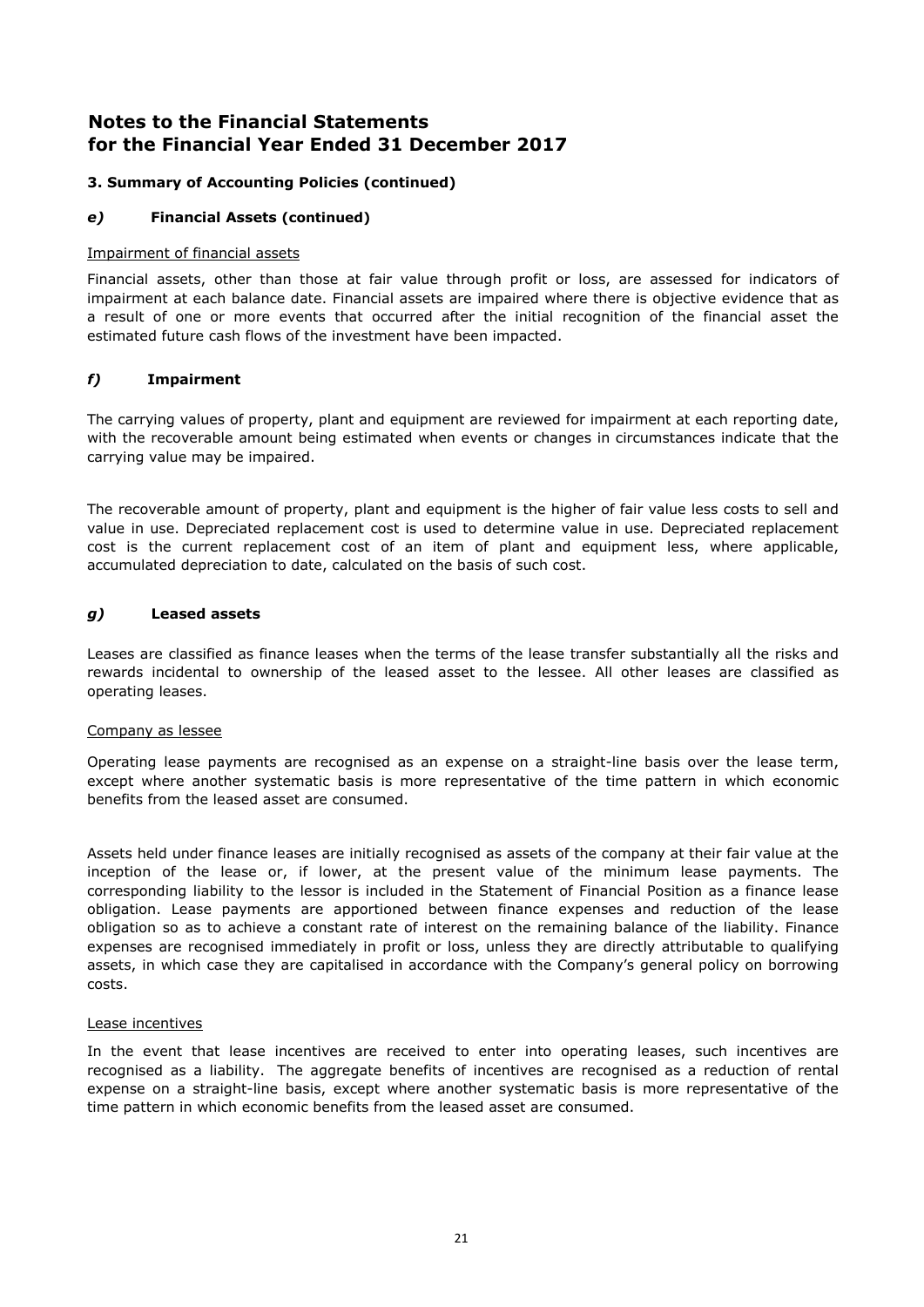#### **3. Summary of Accounting Policies (continued)**

#### *h)* **Revenue**

Revenue is measured at the fair value of the consideration received or receivable. Amounts disclosed as revenue are net of discounts, refunds and amounts collected on behalf of third parties. The Company recognises revenue when the amount of revenue can be reliably measured, it is probable that future economic benefits will flow to the Company and specific criteria have been met for each of the Company's activities as described below.

#### Fundraising

Fundraising is recorded when the income is received or receivable.

#### Rendering of services

Revenue from a contract to provide services is recognised by reference to the stage of completion of the contract.

#### Government funding - operational

Government funding agreements are contracted agreements with the Government to provide a variety of early childhood education and care programs in the community. They are received in the form of transfers of resources to the Company in return for past or future compliance with certain conditions relating to the operating activities of the Company. Non-reciprocal government funding monies, other than monies held in trust, are credited to income when received in accordance with AASB 1004 "Contributions". Other service revenues from government agencies are recognised upon delivery of services in accordance with AASB 118 "Revenue".

#### Government funding - capital

Funds are received from government departments in accordance with contracts to undertake capital works programs on behalf of the department. In accordance with AASB 1004 "Contributions", this income is recognised upfront once control of the funds or the commitment to receive funds has been satisfied.

#### Government Brokered Programs

Funds are received from Government Brokered Programs by KU for the allocation to recipients who provide a variety of early childhood education and care programs in the community. The funds received and allocated are recognised in the Statement of Profit or Loss and Other Comprehensive Income in accordance with AASB 118 "Revenue". Cash flows are included in the Statement of Cash Flows on a gross basis.

#### Unit trust distributions and interest revenue

Unit trust distributions from investments are recognised when the unit holder's right to receive payment has been established.

Interest revenue is accrued on a time basis, by reference to the principal outstanding and at the effective interest rate applicable, which is the rate that exactly discounts estimated future cash receipts through the expected life of the financial assets to that asset's net carrying amount.

#### *i)* **Cash and cash equivalents**

Cash and cash equivalents comprise cash on hand and demand deposits. Cash equivalents are short-term, highly liquid investments that are readily convertible to known amounts of cash and which are subject to an insignificant risk of changes in value.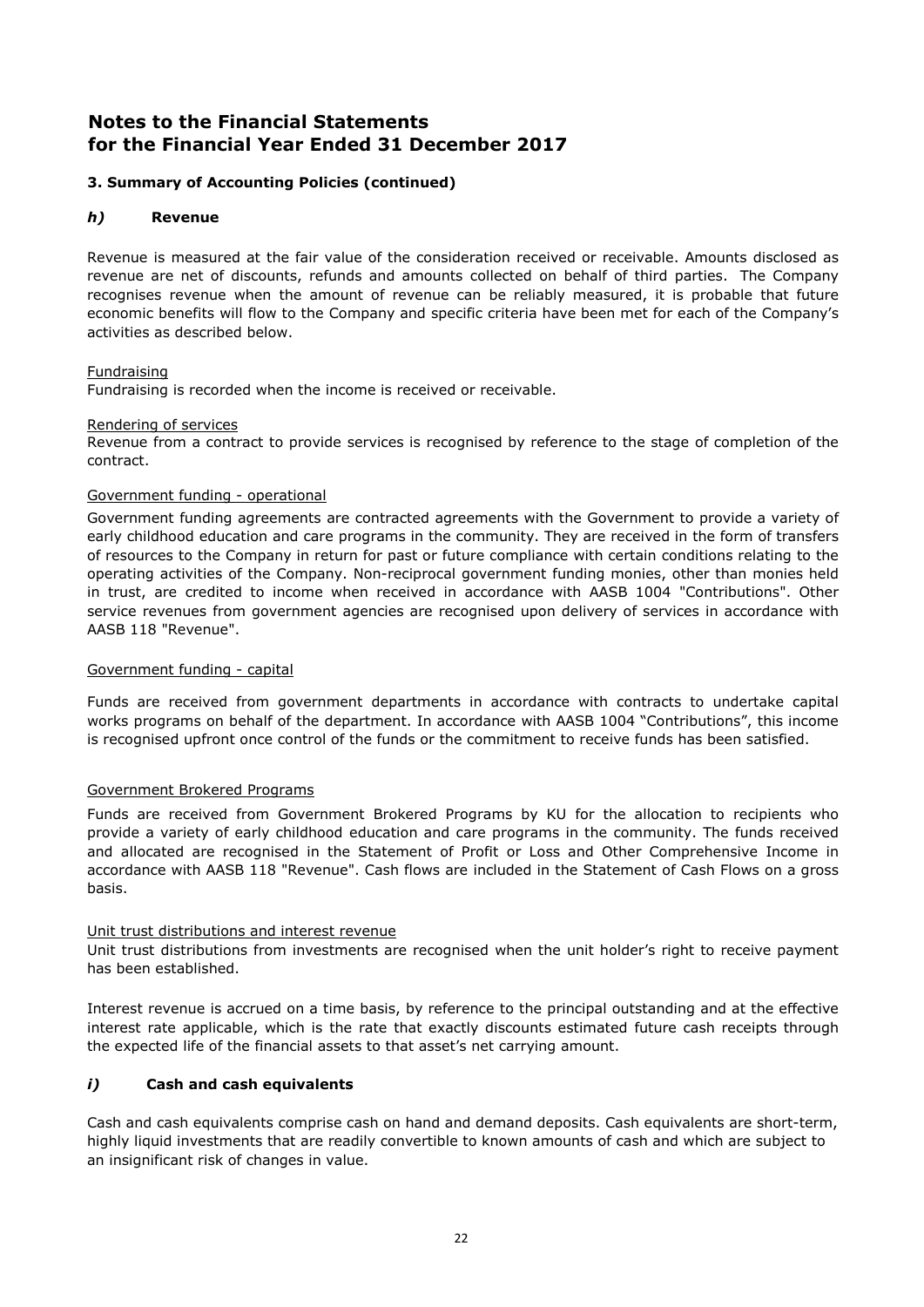#### **3. Summary of Accounting Policies (continued)**

#### *j)* **Term deposits**

Term deposits comprise investment deposits held with banks with short to medium term maturity periods. The investments are measured at amortised cost using the effective interest method, less any impairment. Interest income is recognised by applying the effective interest rate.

#### *k)* **Trade and other receivables**

Trade receivables, which comprise amounts due from services provided, are recognised and carried at original invoice amount less an allowance for uncollectible amounts. Normal terms of settlement are 7 days. The carrying amount of the receivable is deemed to reflect fair value.

An allowance for doubtful debts is made when there is objective evidence that the Company will not be able to collect the debts. Bad debts are written off when identified.

#### *l)* **Income tax**

The Company is exempt from income tax under s50-5 of the Income Tax Assessment Act, as it is an income tax exempt charitable entity. As a consequence, there is no income tax attributable to the operating result.

#### *m)* **General funds and reserves**

#### General Funds

The general funds represent the retained earnings of the Company that are not designated for particular purposes.

#### Fundraising Reserve

The fundraising reserve arises from the accumulated surpluses generated as a result of the efforts of parents and staff to allow services to purchase toys and equipment, to assist the service to expand and develop to meet local needs and to allow parents to share in the life of the service and to make a concrete contribution to their children's lives.

#### Program Reserve

The Program reserve arises from surpluses on the programs that have been allocated to the Company for future liabilities that may arise which the Company will be accountable for.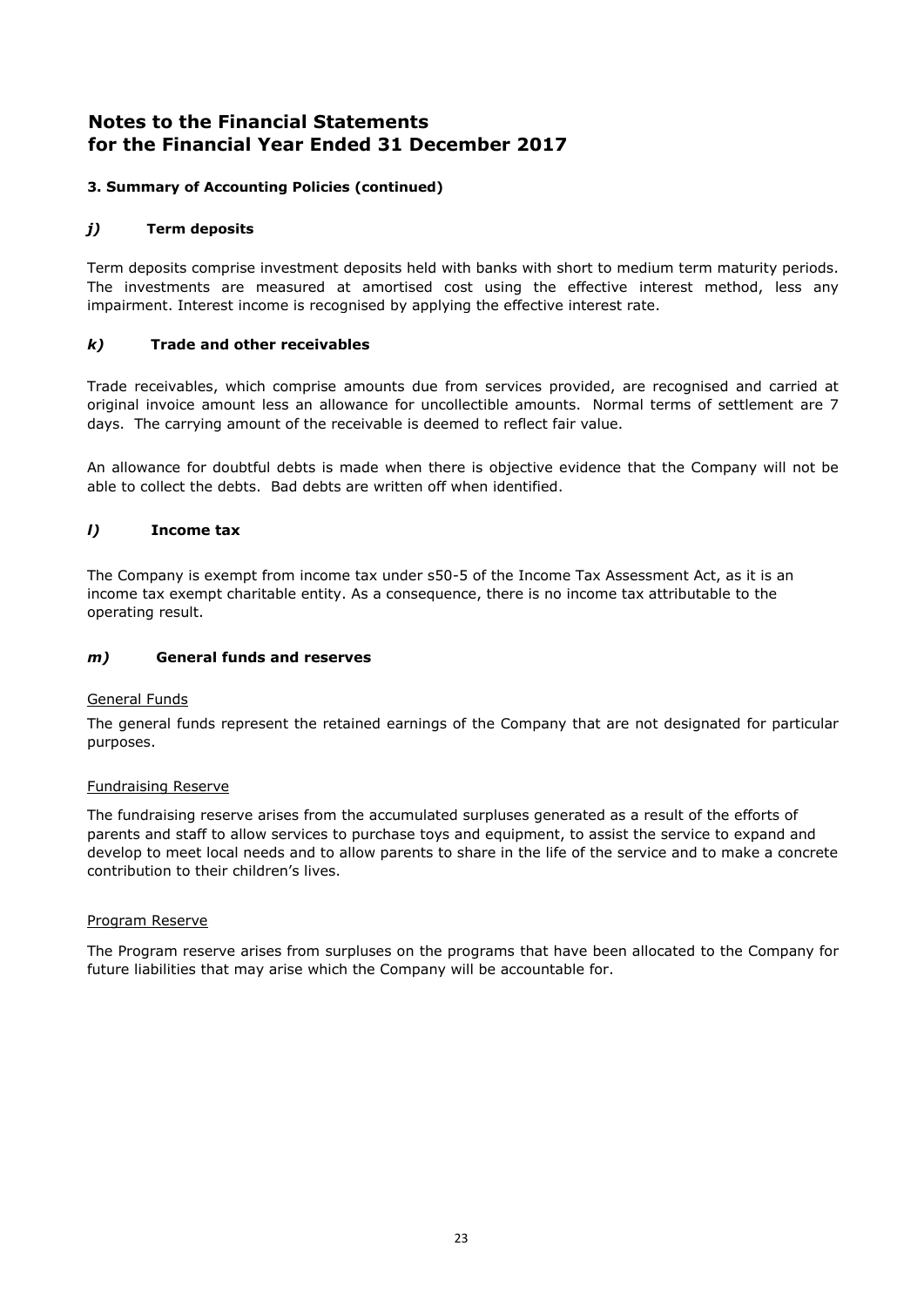#### **3. Summary of Accounting Policies (continued)**

#### *n)* **Donations in kind**

Over the course of the year the Company has received donations in kind from a number of local councils in the form of the right to use premises at discounted rent. The Company is of the view that it is not feasible to fair value the services received accurately and as such it has not brought to account discounted rent as a donation.

#### *o)* **Trade and other payables**

Trade payables and other payables represent liabilities for goods and services provided to the Company prior to the end of the financial year that are unpaid. These amounts are usually settled within 30 days. The carrying amount of the creditors and payables is deemed to reflect fair value.

#### *p)* **Provisions**

Provisions are recognised when the Company has a present obligation (legal or constructive) as a result of a past event, it is probable that the Company will be required to settle the obligation, and a reliable estimate can be made of the amount of the obligation.

The amount recognised as a provision is the best estimate of the consideration required to settle the present obligation at reporting date, taking into account the risks and uncertainties surrounding the obligation. Where a provision is measured using the cash flows estimated to settle the present obligation, its carrying amount is the present value of those cash flows.

When some or all of the economic benefits required to settle a provision are expected to be recovered from a third party, the receivable is recognised as an asset if it is virtually certain that reimbursement will be received and the amount of the receivable can be measured reliably.

#### *q)* **Unearned income**

The liability for unearned income is the unutilised amounts of grants received on the condition that specified services are delivered or conditions are fulfilled. The services are usually provided or the conditions usually fulfilled within 12 months of receipt of the grant. Where the amount received is in respect of services to be provided over a period that exceeds 12 months after the reporting date or the conditions will only be satisfied more than 12 months after the reporting date, the liability is discounted and presented as non-current.

#### **4. Critical accounting judgements and key sources of estimation uncertainty**

The preparation of financial statements requires management to make judgements, estimates and assumptions that affect the application of policies and reported amounts of assets, liabilities, income and expenses. The estimates and associated assumptions are based on historical experience and other various factors that are believed to be reasonable under the circumstances, the results of which form the basis of making the judgements. Actual results may differ from these estimates.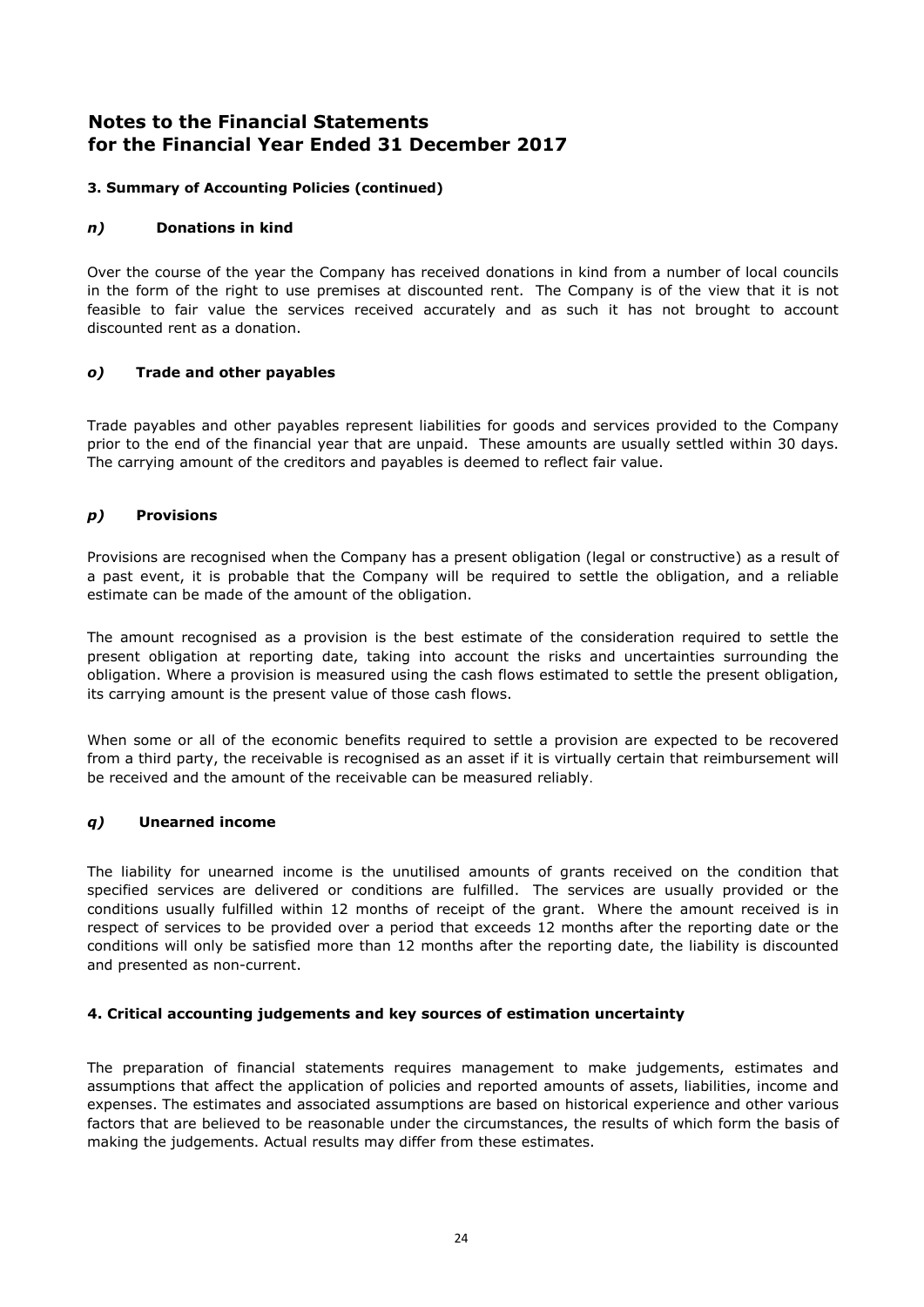#### **4. Critical accounting judgements and key sources of estimation uncertainty (continued)**

The estimates and underlying assumptions are reviewed on an ongoing basis. Revisions to accounting estimates are recognised in the period in which the estimate is revised if the revision affects only that period or in the period of the revision and future periods if the revision affects both current and future periods.

The following are the critical judgements that management has made in the process of applying the Company's accounting policies and that have the most significant effect on the amounts recognised in the consolidated financial statements:

#### 4.1 Employee entitlements

Management judgement is applied in determining the following key assumptions used in the calculation of long service leave at balance date:

- future increases in wages and salaries;
- future on-cost rates; and
- experience of employee departures and period of service including future years in which long service leave is expected to be taken.

#### 4.2 Leasehold improvements

As described at 3(a) above, the Company reviews the estimated useful lives of property, plant and equipment at the end of each reporting period.

#### 4.3 Impairment

In assessing impairment, the Company estimates the recoverable amount of each asset based on the depreciable replacement cost in accordance with AASB 136 "Impairment of assets".

#### 4.4 Make good provision

Provisions for make good are included, where applicable, using the present value of anticipated costs for future restoration of leased premises. The provision includes future cost estimates associated with closure of the premises.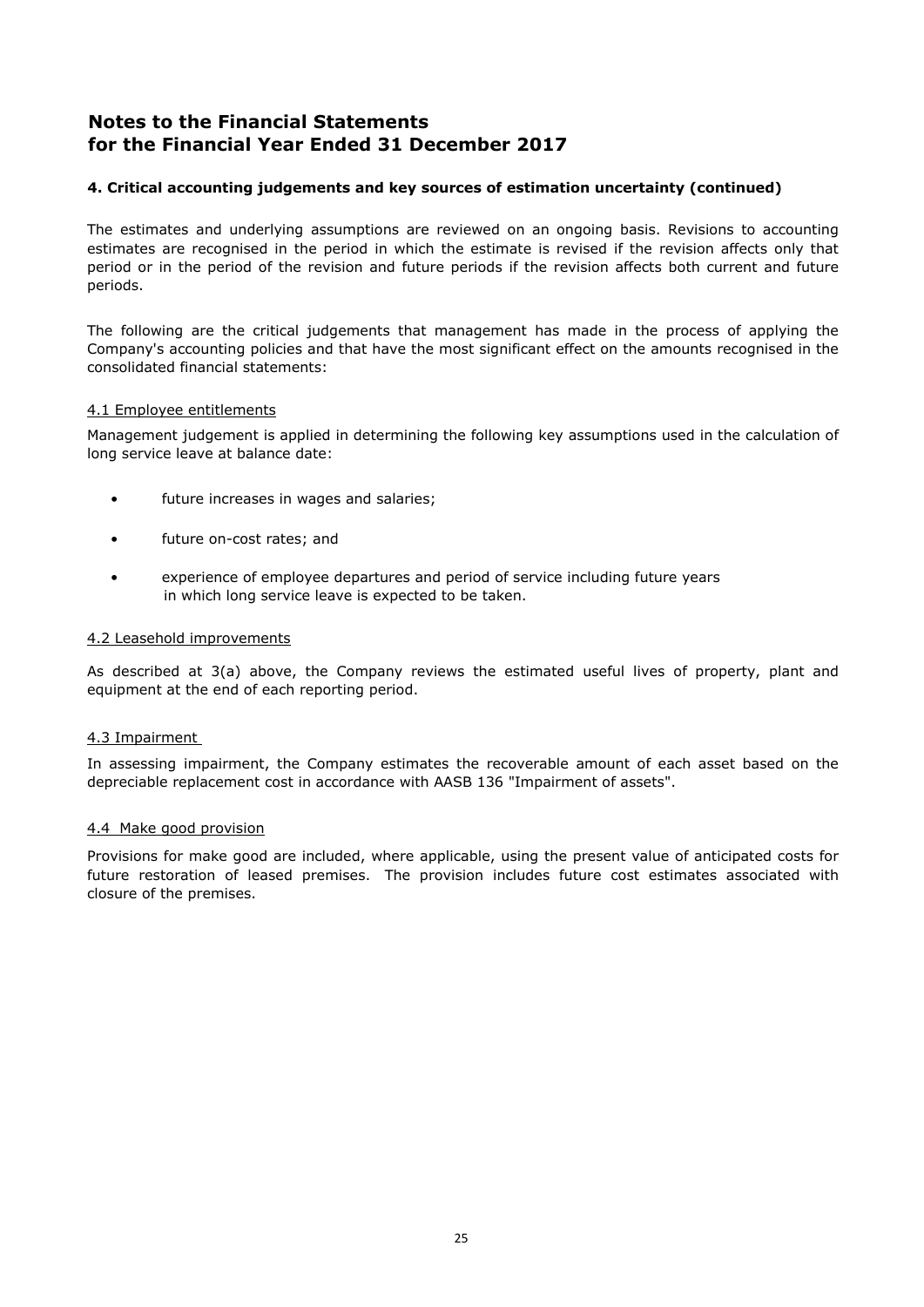| 5<br><b>Surplus for the year</b>                                                               |             |             |
|------------------------------------------------------------------------------------------------|-------------|-------------|
|                                                                                                | 2017<br>\$  | 2016<br>\$  |
| (i) Revenue from fees                                                                          |             |             |
| Parent's fees                                                                                  | 71,416,085  | 78,218,348  |
| (ii) Revenue from non-capital government funding                                               |             |             |
| Government funding                                                                             | 59,769,013  | 44,976,663  |
| (iii) Other revenue                                                                            |             |             |
| Other revenue from ordinary operations consisted of the following                              |             |             |
| items:                                                                                         |             |             |
| Management fees                                                                                | 1,588,650   | 1,329,793   |
| Gross fundraising income                                                                       | 391,097     | 456,947     |
| Interest income                                                                                | 961,081     | 894,997     |
| Consultancy fees                                                                               | 305,412     | 33,918      |
| Sales of publications and courses                                                              | 645,136     | 445,615     |
| Sponsor support                                                                                | 2,126,631   | 2,412,987   |
| Loss on disposal of PPE                                                                        |             | (24, 289)   |
| Other sundry revenue                                                                           | 593,210     | 377,144     |
|                                                                                                | 6,611,217   | 5,927,112   |
| (iv) Other income                                                                              |             |             |
| Government capital grant funding                                                               | 7,978       | 274,410     |
| (v) Surplus<br>Surplus has been arrived at after (charging)/ crediting the following<br>items: |             |             |
| Depreciation and amortisation of property, plant and equipment and<br>intangibles              | (1,778,827) | (1,933,337) |
| Operating lease rental expenses:                                                               |             |             |
| Minimum lease payments                                                                         | (2,608,235) | (2,561,976) |
|                                                                                                |             |             |
| Net bad and doubtful debts                                                                     | 10,968      | (90, 857)   |
| Finance costs                                                                                  | (24, 540)   | (30, 770)   |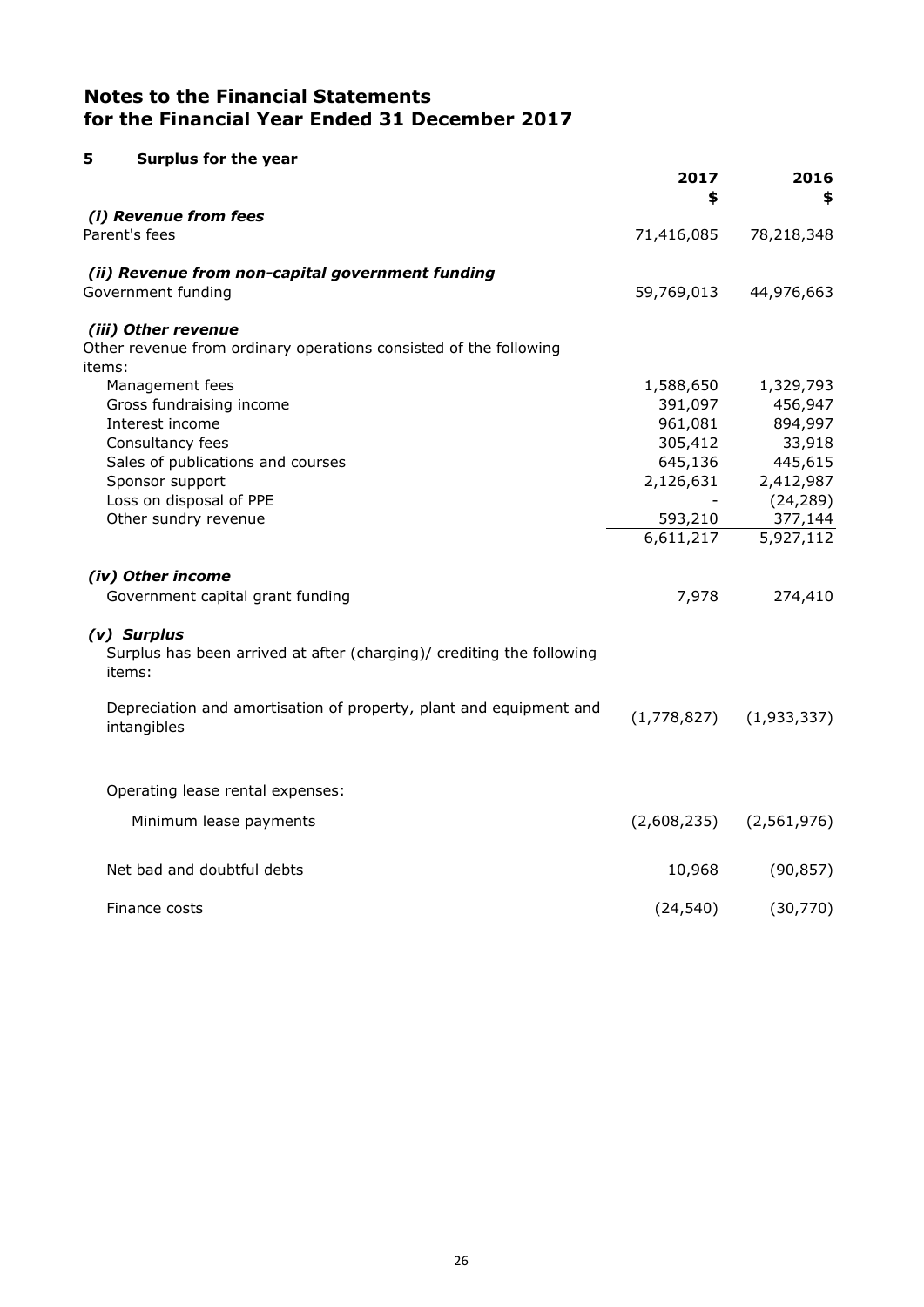|                                                | 2017       | 2016       |
|------------------------------------------------|------------|------------|
|                                                | \$         | \$         |
| 6.<br><b>Trade and Other Receivables</b>       |            |            |
| <b>Trade receivables</b>                       |            |            |
| Trade receivables                              | 803,748    | 1,021,242  |
| Allowance for doubtful debts                   | (91, 456)  | (171, 554) |
| Accrued income                                 | 649,577    | 176,370    |
|                                                | 1,361,869  | 1,026,058  |
| <b>Other receivables</b>                       |            |            |
| Other receivables                              | 222,174    | 280,428    |
|                                                | 1,584,043  | 1,306,485  |
| Reconciliation of allowance for doubtful debts |            |            |
| Balance 1 January                              | 171,554    | 85,868     |
| Increase to provision                          | 47,724     | 85,686     |
| Impairment recovery                            | (127, 822) |            |
| Balance 31 December                            | 91,456     | 171,554    |

Parent fees are paid either in advance or weekly. The average credit period on rendering of services is 3 days. No interest is charged on the trade receivables. An allowance has been made for estimated irrecoverable trade receivable amounts arising from the past rendering of services, determined by reference to past default experience. The Company has provided fully for all such receivables outstanding at year end because historical experience is that receivables past due are generally not recoverable.

# **7. Other Assets**

| Prepayments         | 1,252,822 | 879,343 |
|---------------------|-----------|---------|
| Finance lease asset | 21,525    | 28,114  |
|                     | 1,274,346 | 907,457 |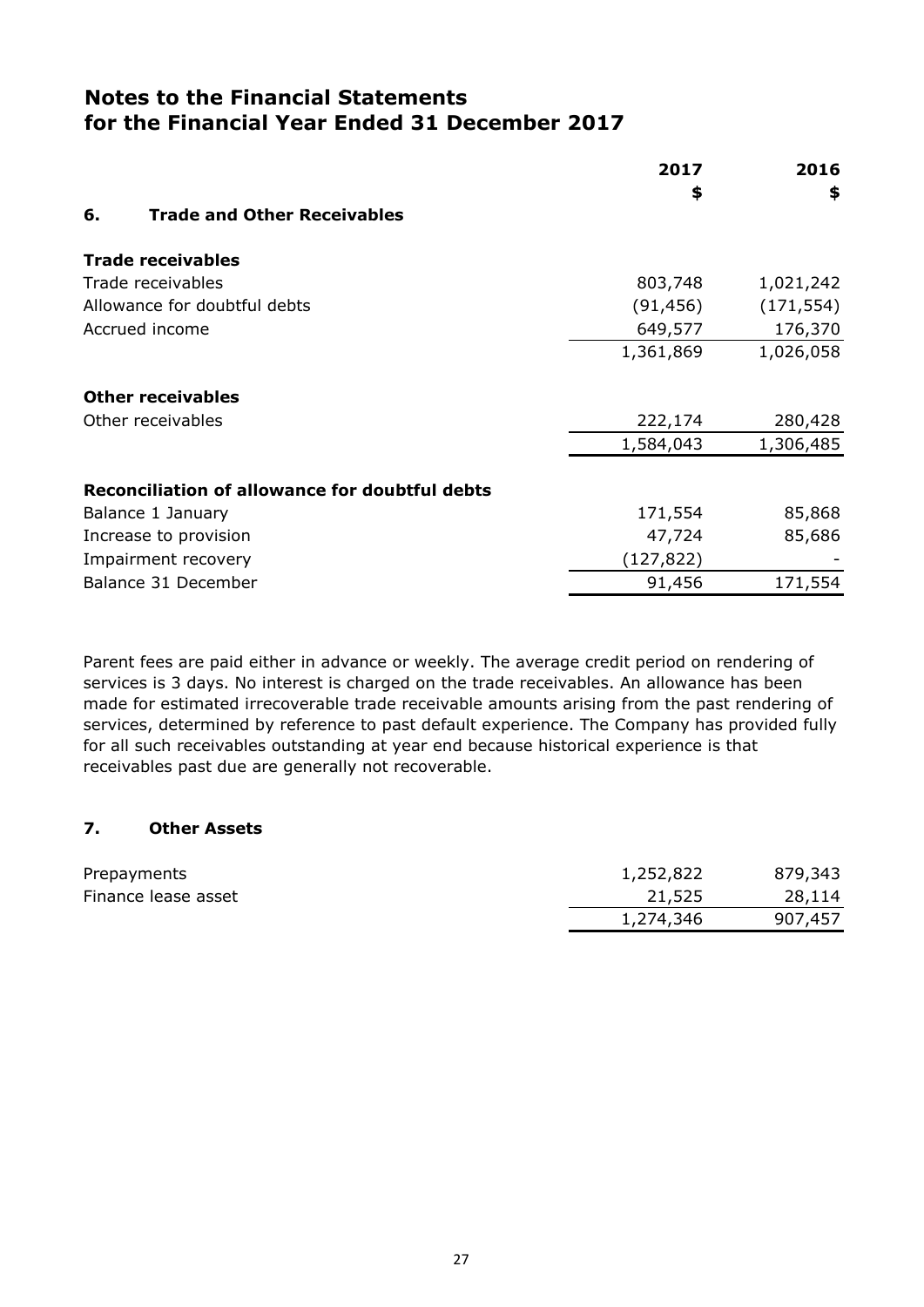**8. Property, Plant and Equipment**

|                                            |                 |               | <b>Furniture</b> |                 |                           |                    |                |
|--------------------------------------------|-----------------|---------------|------------------|-----------------|---------------------------|--------------------|----------------|
|                                            | <b>Land and</b> | Leasehold     | and Office       | Motor           |                           | <b>Finance</b>     |                |
|                                            | buildings       | improvements  | equipment        | <b>Vehicles</b> | <b>Make Good</b>          | <b>Lease Asset</b> | <b>Total</b>   |
| <b>Gross Carrying Amount</b>               | \$              | \$            | \$               | \$              | \$                        | \$                 | \$             |
| Balance at 1 January 2016                  | 6,538,676       | 16,869,898    | 2,464,116        | 256,631         | 1,589,194                 | 1,222,538          | 28,941,053     |
| Additions                                  | 14,601          | 548,469       | 268,558          | 76,100          |                           | 140,462            | 1,048,190      |
| Assets under construction (WIP)            | 14,318          |               | 780              |                 |                           |                    | 15,098         |
| Reclassification                           |                 |               |                  |                 |                           |                    |                |
| <b>Disposals</b>                           |                 | (1,920)       | (5,938)          | (153, 485)      | 66,135                    | 16,675<br>$\sim$   | (244, 153)     |
| Balance at 31 December 2016                | 6,567,595       | 17,416,447    | 2,727,516        | 179,246         | 1,523,059                 | 1,346,325          | 29,760,188     |
| Additions                                  | 2,919,640       | 477,282 -     | 84,107           |                 | 17,320                    | 629,404            | 3,959,539      |
| Assets under construction (WIP)            | 58,054          | 68,174        |                  |                 |                           |                    | 126,228        |
| Reclassification and prior year adjustment | 151,897         | (76, 622)     | 510,694          |                 | $\overline{\phantom{a}}$  | (585, 969)         |                |
| <b>Disposals</b>                           | (511, 808)      | (1, 199, 727) | (657, 643)       | 1               | ٠                         | (952, 404)         | (3,321,581)    |
| Balance at 31 December 2017                | 9,185,378       | 16,685,554    | 2,496,460        | 179,247         | 1,540,379                 | 437,356            | 30,524,374     |
| <b>Accumulated Depreciation</b>            |                 |               |                  |                 |                           |                    |                |
| Balance at 1 January 2016                  | (2, 189, 228)   | (9,005,621)   | (1, 294, 412)    | (173, 347)      | (1,255,900)               | (1, 178, 289)      | (15,096,797)   |
| <b>Disposals</b>                           |                 | 95            | 48               | 85,503          |                           | 5,308              | 90,954         |
| Reclassification                           |                 |               |                  |                 |                           | (3,748)            | (3,748)        |
| Depreciation expense                       | (193, 072)      | (979, 085)    | (368, 575)       | (18,003)        | (88, 850)                 | (75, 888)          | (1,723,473)    |
| Balance at 31 December 2016                | (2,382,300)     | (9,984,611)   | (1,662,939)      | (105, 847)      | (1,344,750)               | (1,252,617)        | (16, 733, 064) |
| <b>Disposals</b>                           | 511,808         | 1,199,727     | 657,643          |                 |                           | 952,404            | 3,321,582      |
| Reclassification and prior year adjustment | (131, 691)      | 85,455        | (280,000)        |                 |                           | 326,236            |                |
| Depreciation expense                       | (201, 094)      | (922, 055)    | (34, 045)        | (10, 490)       | (72, 722)                 | (294, 216)         | (1,534,622)    |
| Balance at 31 December 2017                | (2, 203, 277)   | (9,621,484)   | (1, 319, 341)    |                 | $(116,337)$ $(1,417,472)$ | (268,193)          | (14, 946, 104) |
| <b>Net Book Value</b>                      |                 |               |                  |                 |                           |                    |                |
| As at 31 December 2016                     | 4,185,295       | 7,431,836     | 1,064,577        | 73,399          | 178,309                   | 93,708             | 13,027,124     |
| As at 31 December 2017                     | 6,982,101       | 7,064,070     | 1,177,119        | 62,910          | 122,907                   | 169,163            | 15,578,270     |
|                                            |                 |               |                  |                 |                           |                    |                |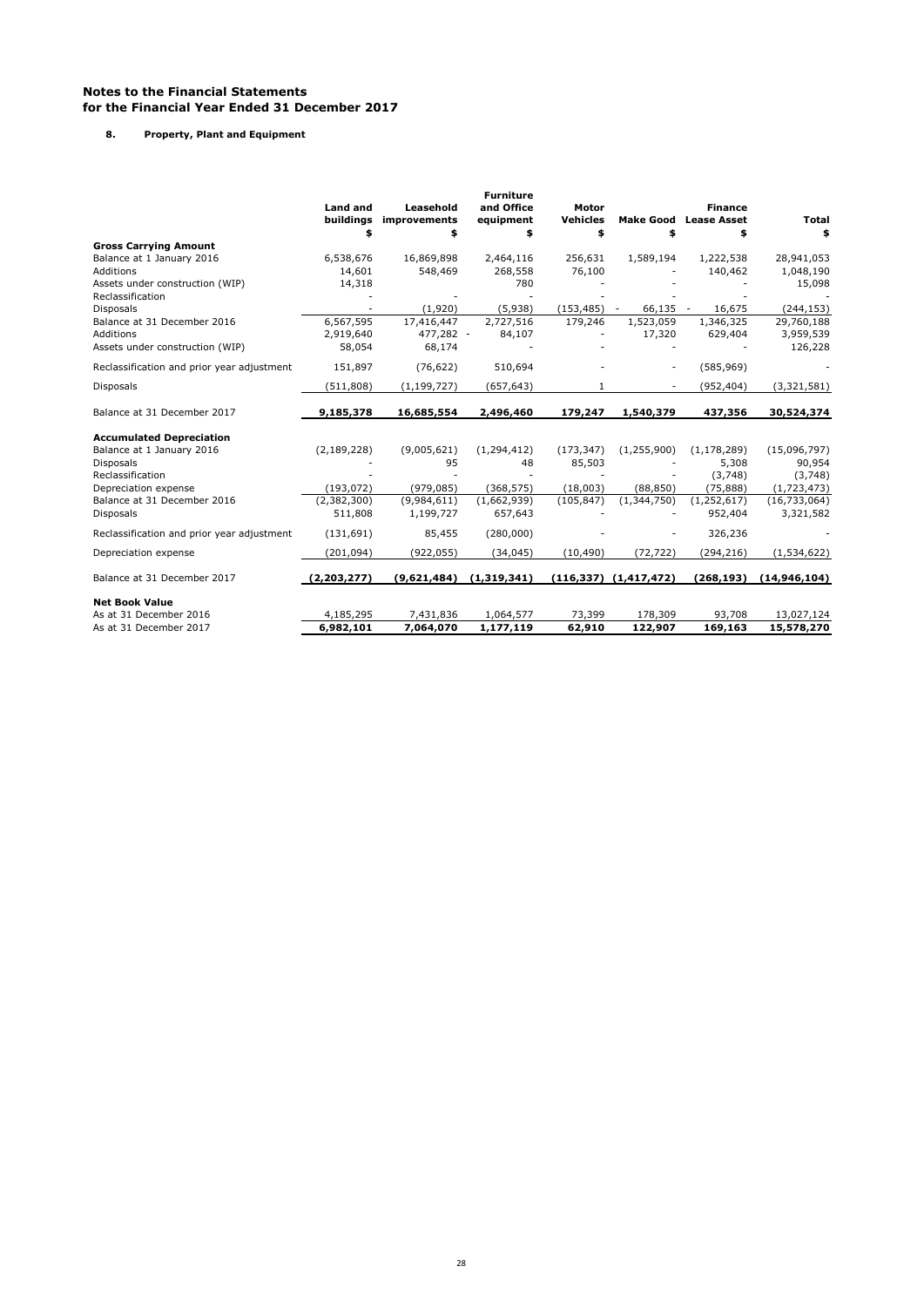#### **8. Property, Plant and Equipment(continued)**

|                                | 2017      | 2016      |
|--------------------------------|-----------|-----------|
|                                | \$        | \$        |
| Depreciation:                  |           |           |
| Land and buildings             | 201,094   | 193,072   |
| Leasehold Improvements         | 922,055   | 979,085   |
| Furniture and office equipment | 34,045    | 368,575   |
| Motor vehicles                 | 10,490    | 18,003    |
| Make Good Asset                | 72,722    | 88,850    |
| Finance Lease Asset            | 294,216   | 75,888    |
|                                | 1,534,622 | 1,723,473 |

# **9. Intangible Assets Software Total \$ \$ Gross Carrying Amount**  Balance at 1 January 2016 1,726,554 1,726,554 Additions 95,984 95,984 Assets under construction (WIP) 178,993 178,993 Reclassification and prior year adjustment (9,092) (9,092) Balance at 31 December 2016 1,992,439 1,992,439 Additions 300,591 300,591 300,591 300,591 300,591 300,591 300,591 300,591 300,591 300,591 300,591 300,591 300,591 Assets under construction (WIP)  $73,220$  73,220 Balance at 31 December 2017 **2,366,250 2,366,250 Accumulated Depreciation** Balance at 1 January 2016 **(889,777)** (889,777) Amortisation expense and the control of the control of the control of the control of the control of the control of the control of the control of the control of the control of the control of the control of the control of th Balance at 31 December 2016 (1,099,641) (1,099,641) (1,099,641) Amortisation expense (244,205) (244,205) Balance at 31 December 2017 **(1,343,846) (1,343,846) Net Book Value** As at 31 December 2016 892,798 892,798 As at 31 December 2017 **1,022,404 1,022,404 10. Trade and Other Payables 2017 2016 \$ \$**  Salary and superannuation accruals 1,429,651 1,193,748 Prepaid centre fees and holding deposits 3,775,585 4,390,527 GST Payable 24,466 424,466 424,466 424,466 424,466 450 424,466 424,466 450 424,466 424,466 424,466 424 424,466 Other payables and accruals and  $1,198,780$  335,890 Trade payables 2,682,174 2,234,570 WBS & Brokered program surpluses and the state of the 3,787,251 4,212,695 12,969,292 12,791,896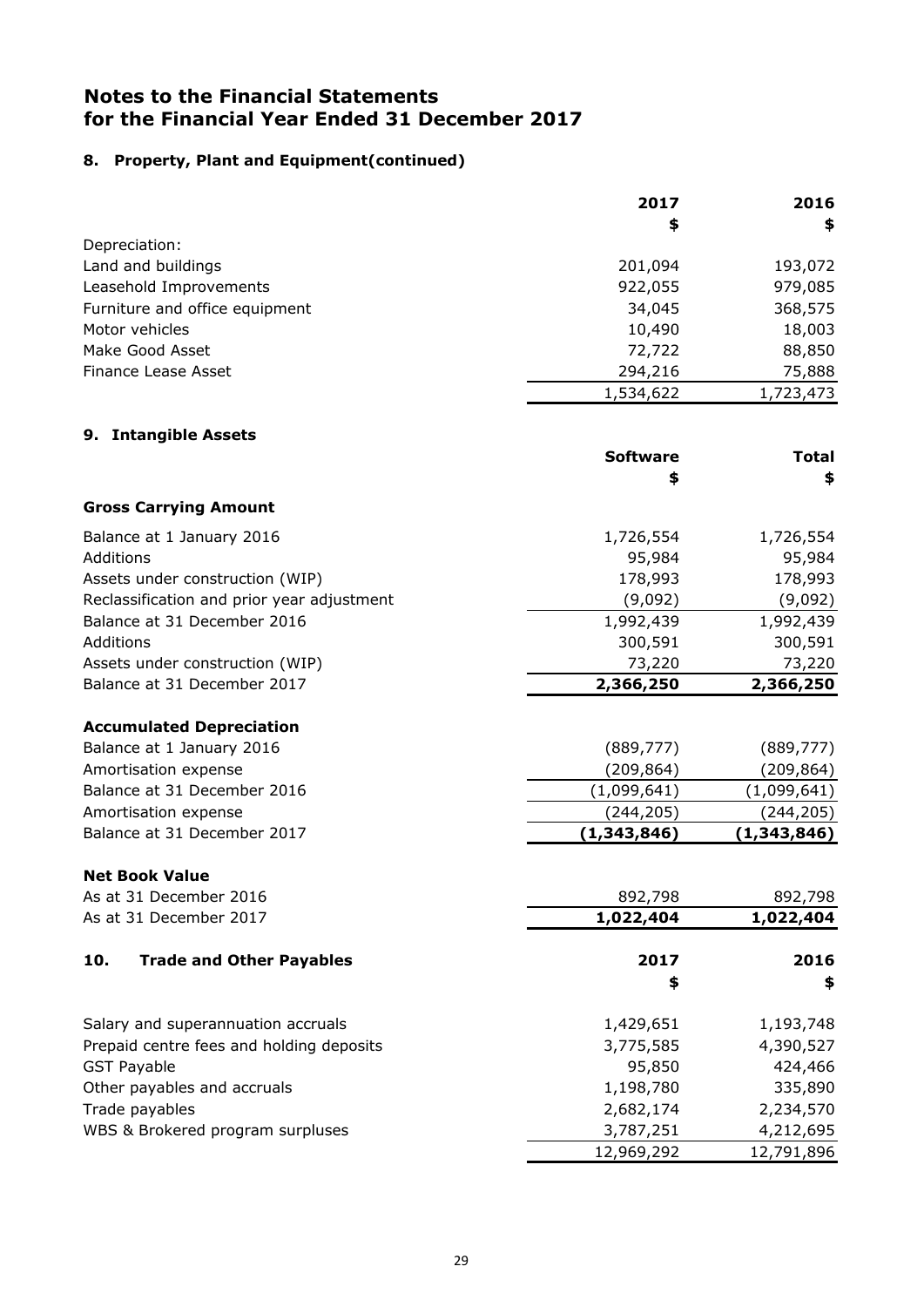|                               | 2017<br>\$ | 2016<br>\$ |
|-------------------------------|------------|------------|
| <b>Finance Leases</b><br>11.  |            |            |
| Finance Lease Liability       | 379,452    | 535,252    |
| <b>Minimum Lease Payments</b> |            |            |
| Less than 1 year              | 196,255    | 284,619    |
| Between 1 and 5 years         | 183,197    | 250,633    |
|                               | 379,452    | 535,252    |

In 2017 total lease payments of \$301,633 (2016: \$281,642) were made.

# **12. Unearned Income**

| Prepaid government funding                       | 11,134,398 | 11,260,423 |
|--------------------------------------------------|------------|------------|
| Prepaid special education income                 | 996,079    | 1,274,322  |
|                                                  | 12,130,477 | 12,534,746 |
| <b>Provisions</b><br>13.                         |            |            |
| <b>Current</b>                                   |            |            |
| <b>Employee Benefits:</b>                        |            |            |
| Provision for annual leave and rostered days off | 8,060,950  | 7,117,729  |
| Provision for long service leave                 | 5,679,790  | 5,107,030  |
|                                                  | 13,740,740 | 12,224,759 |
| Provision for Make Good Liability:               |            |            |
| Make good liability                              | 1,140,304  | 480,624    |
|                                                  | 14,881,044 | 12,705,383 |
| <b>Non-current</b>                               |            |            |
| Employee Benefits:                               |            |            |
| Provision for long service leave                 | 1,988,197  | 2,066,406  |
| Provision for Make Good Liability:               |            |            |
| Make good liability                              | 400,075    | 1,042,435  |
|                                                  | 2,388,272  | 3,108,841  |
| <b>General Funds</b><br>14.                      |            |            |
| Balance at beginning of financial year           | 25,898,504 | 20,396,125 |
| Net (deficit)/surplus                            | 5,738,080  | 5,563,232  |
| Net transfers from General Funds (note 15 & 16)  | 1,180,887  | (60, 853)  |
| Balance at end of financial year                 | 32,817,471 | 25,898,504 |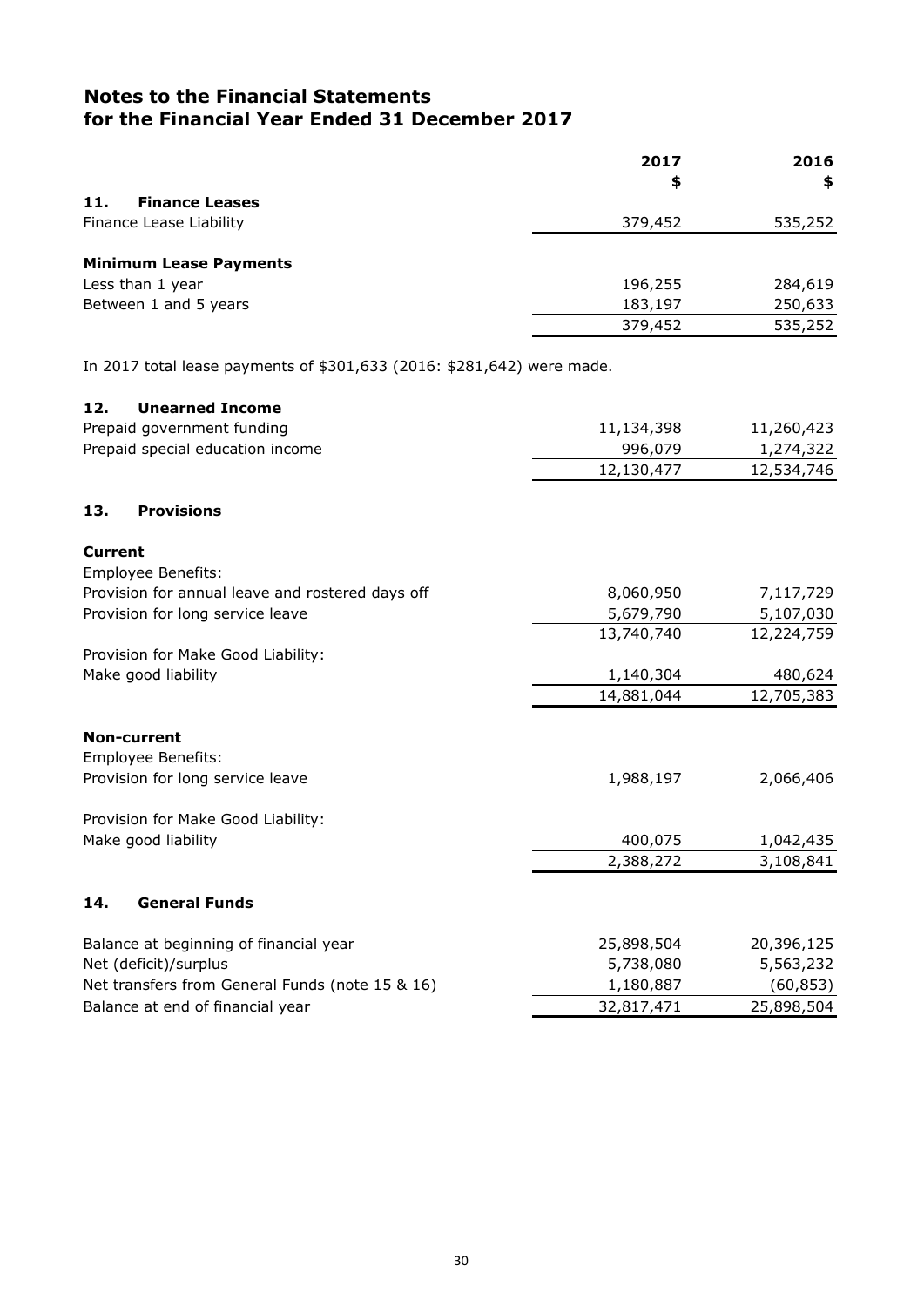| <b>Fundraising Reserve</b><br>15.      | 2017      | 2016      |
|----------------------------------------|-----------|-----------|
|                                        |           | S.        |
| Balance at beginning of financial year | 1,213,017 | 1,204,164 |
| Transfer (from)/to general funds       | (63,887)  | 8,853     |
| Balance at end of financial year       | 1,149,130 | 1,213,017 |

The fundraising reserve arises from the accumulated efforts of parents and staff to allow services to purchase optional toys and equipment, to assist the service to expand and develop to meet local needs and to allow parents to share in the life of the service and to make a concrete contribution to their children's lives.

Further notes on fundraising are set out in Note 23.

#### **16. Program Reserve**

| Balance at beginning of financial year | 1,117,000                | 1,065,000 |
|----------------------------------------|--------------------------|-----------|
| Transfer (from)/to general funds       | (1, 117, 000)            | 52,000    |
| Balance at end of financial year       | $\overline{\phantom{a}}$ | 1,117,000 |
|                                        |                          |           |

The Program reserve relates to reserves set aside by the Company related to the programs. This reserve will be utilised for potential future commitments on this program which the Program owner is not contractually bound to meet.

#### **17. Commitments for Expenditure**

#### **Operating Leases**

#### Leasing arrangements

Operating leases relate to centre facilities and computer leases. KU does not have an option to purchase the leased assets at the expiry of the lease period.

#### Non-cancellable operating lease payments

| Not longer than 1 year                         | 1,135,814 | 1,069,771 |
|------------------------------------------------|-----------|-----------|
| Longer than 1 year and not longer than 5 years | 321,119   | 916,470   |
| Longer than 5 years                            | 56,009    | 62,816    |
|                                                | 1,512,942 | 2,049,057 |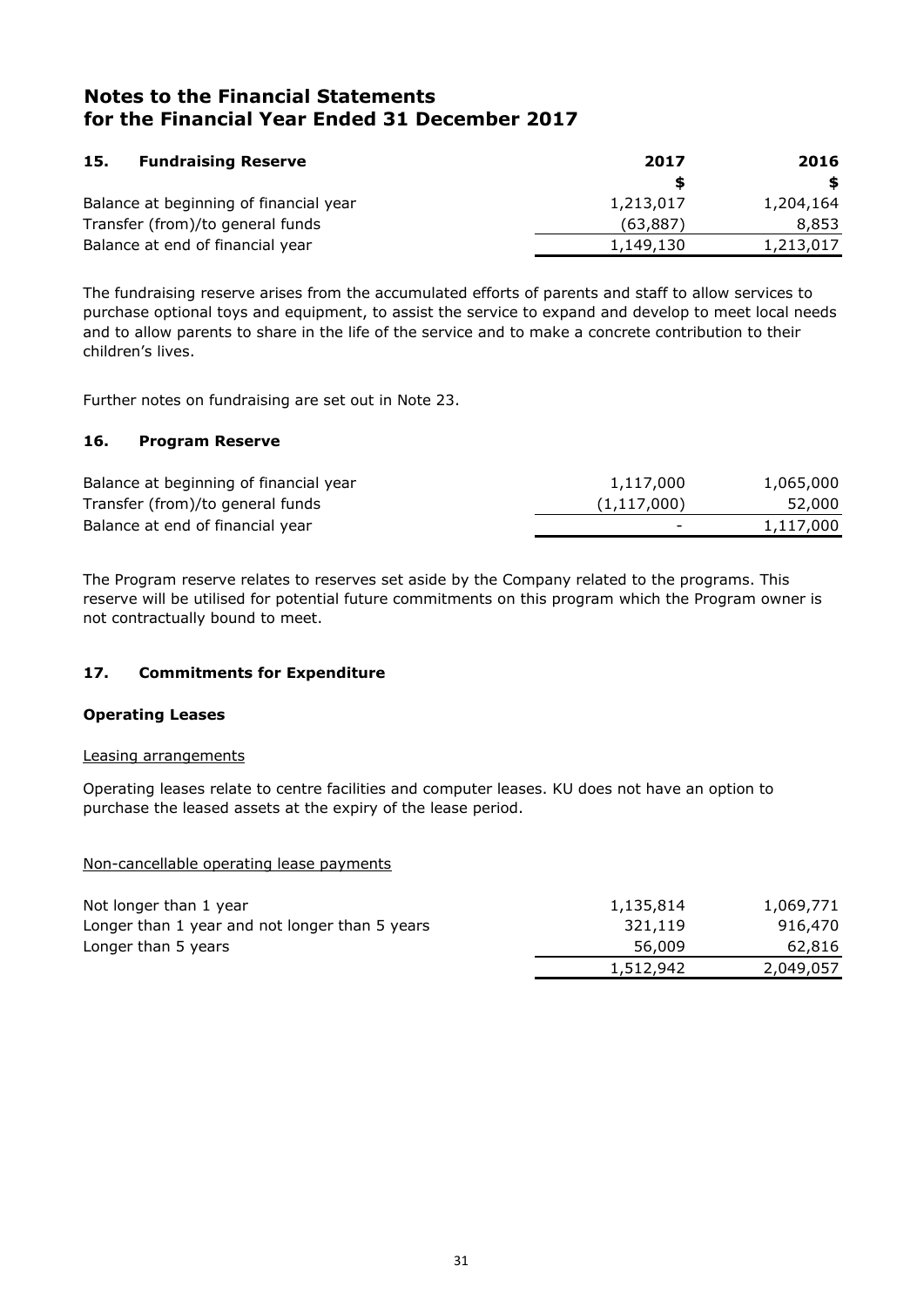| <b>Contingent Liabilities</b><br>18.                                                | 2017<br>\$ | 2016<br>\$ |
|-------------------------------------------------------------------------------------|------------|------------|
| Bank Guarantee 22 October 1998 to Commonwealth                                      |            | 191,291    |
| Bank Guarantee 31 January 1995 to Sydney City Council                               |            | 5,000      |
| Bank Guarantee 21 January 2014 to Central Coast<br>Regional Development Corporation | 4,796      | 4,796      |
| Bank Guarantee 30 April 2015 to Marrickville Council                                | 15,400     | 15,400     |
| Bank Guarantee 8 September 2016 to Clearview Holdings<br>Pty Ltd                    | 2,930      | 2,930      |
| Bank Guarantee 8 September 2016 to R N & K M<br><b>REIMIERS</b>                     | 9,350      | 9,350      |
| Bank Guarantee 12 September 2016 to Abalon Properties<br>Pty Ltd                    | 7,400      | 7,400      |
| Bank Guarantee 12 September 2016 to Kearley<br>Investments Pty Ltd                  | 9,900      | 9,900      |
| Bank Guarantee 12 September 2016 to Clearview Holdings<br>Pty Ltd                   | 12,696     | 12,696     |
|                                                                                     | 62,472     | 258,763    |

## **19. Economic Dependency**

As disclosed at note 5, a significant source of revenue is government funding. This funding supports programs for early childhood education and care.

#### **20. Related Party Disclosures**

#### **a) Directors' compensation**

The Directors act in an honorary capacity and receive no compensation for their services (2016: nil).

#### **b) Transactions with Director-related entities**

During the year, no amounts were paid to Director-related parties. No amounts are payable to or receivable from Directors or Director related entities at the reporting date. If a Director utilises the services of KU Children's Services they pay the arms length market rates for provision of these services.

#### **c) Key Management Personnel Remuneration**

The aggregate compensation of the key executive management personnel of the Company is set out below:

Total compensation 1,765,169 1,775,442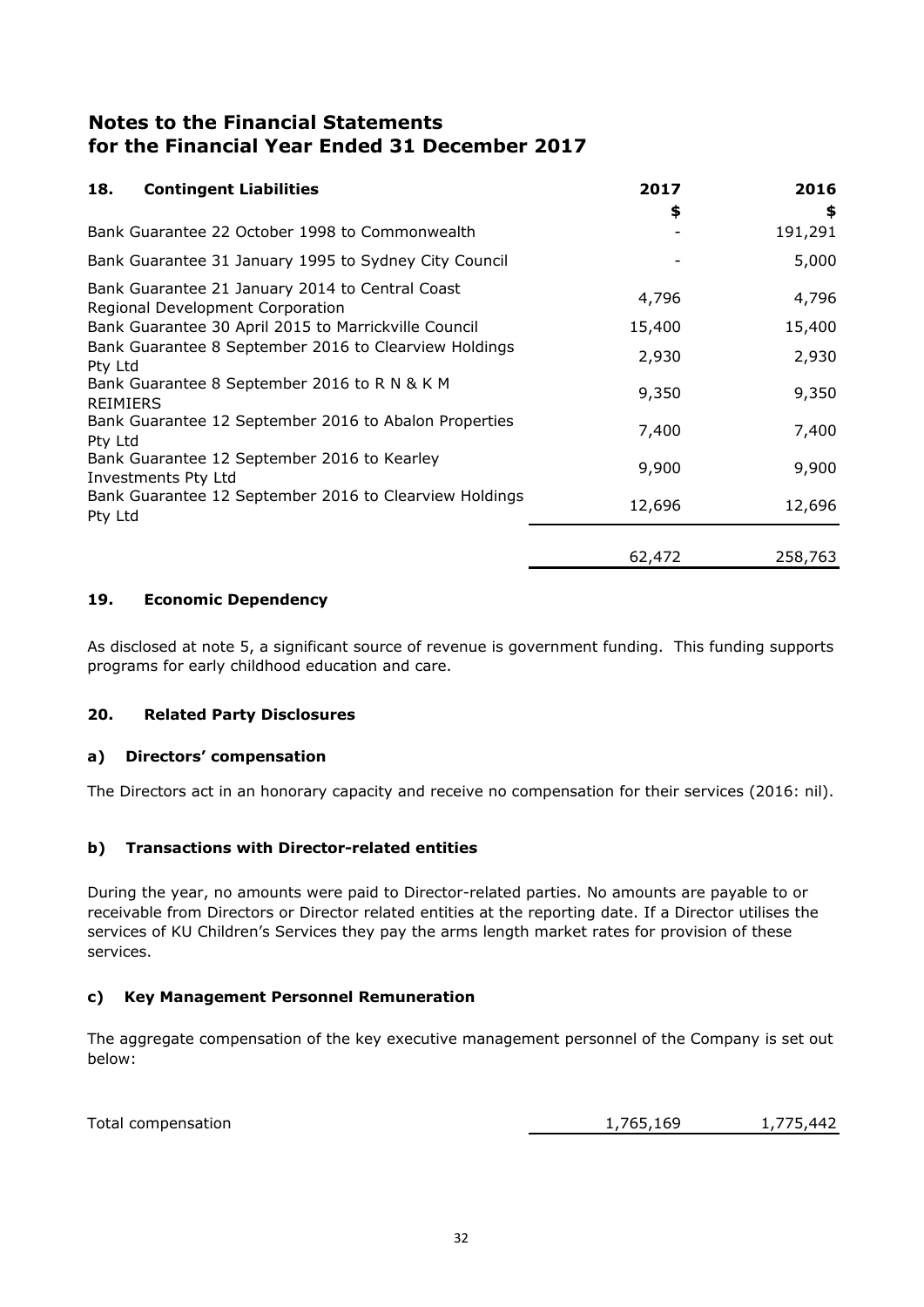|                                                                                                              | 2017       | 2016       |
|--------------------------------------------------------------------------------------------------------------|------------|------------|
| <b>Notes to the Cash Flow Statement</b><br>21.                                                               | \$         | \$         |
| (a) Reconciliation of (Deficit)/Surplus for the period to<br><b>Net Cash Flows From Operating Activities</b> |            |            |
| Surplus for the period                                                                                       | 5,738,080  | 5,563,232  |
| Depreciation and Amortisation of non-current assets                                                          | 1,778,827  | 1,933,337  |
| Gain on sale of non current assets                                                                           |            | 24,289     |
| Interest received                                                                                            | (961,081)  | (894, 997) |
| Finance costs                                                                                                | 24,540     | 30,770     |
| Government capital funding                                                                                   | (62, 956)  | (63, 374)  |
| Finance Lease adjustments                                                                                    | (6, 589)   | (13, 734)  |
| Make good adjustments                                                                                        | (17, 320)  | 66,135     |
| Movements in working capital:                                                                                |            |            |
| Decrease in trade receivables and other assets                                                               | (644,448)  | (179, 078) |
| Increase/(Decrease) in trade payables and other liabilities                                                  | (226, 876) | (292, 946) |
| Increase in provisions                                                                                       | 1,455,093  | 849,483    |
| Net cash generated from/(utilised in) operating activities                                                   | 7,077,270  | 7,023,118  |

#### **(b) Reconciliation of Cash and Cash Equivalents**

For the purposes of the cash flow statement, cash and cash equivalents include cash at bank and on hand. Cash and cash equivalents at the end of the financial year as shown in the Statement of Cash Flows is reconciled to the related items in the balance sheet as follows:

| Cash and cash equivalents   | 35,256,075 | 38,770,776 |
|-----------------------------|------------|------------|
| <b>Term deposits</b><br>22. |            |            |
| Term deposits               | 22,000,000 | 15,000,000 |
|                             | 22,000,000 | 15,000,000 |

Term deposits comprise term deposit investments held with various banks. The maturity periods on these investments from the date of purchase range between 3 to 5 months.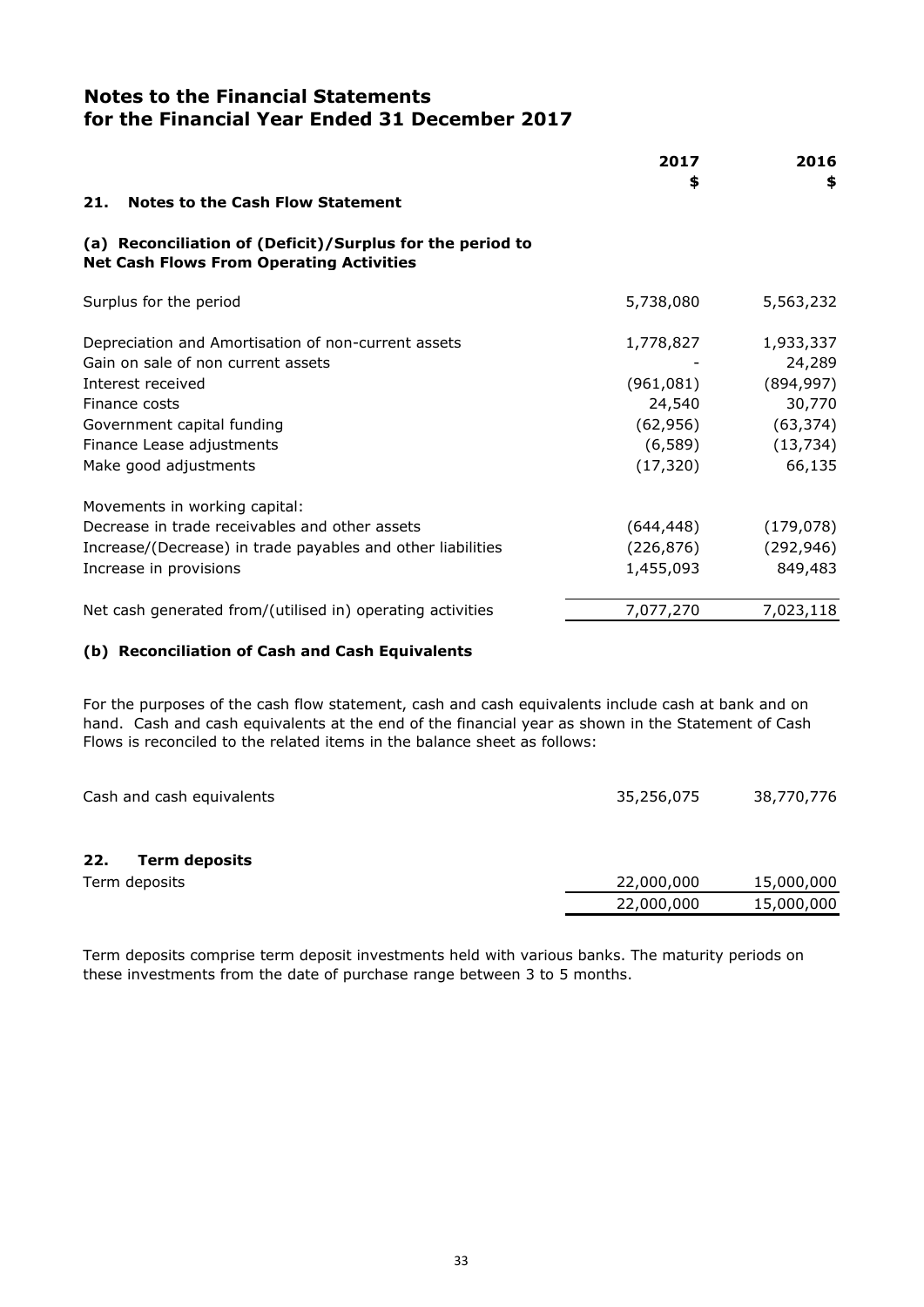#### **23. Information & Declarations to be Furnished Under the Charitable Fundraising Act 1991**

Under this Act, KU Children's Services holds a single authority to fundraise for KU centres. The authority does not extend to services which KU manages on behalf of another organisation. Preparation of the following information reflects the level of disclosure existing in management systems in use by the organisation.

#### **(a) Statement of Fundraising Income and Expenditure**

Detailed income statement for the year ended 31 December 2017

|                                  | 2017       | 2016       |
|----------------------------------|------------|------------|
|                                  | \$         | \$         |
| Raffles                          | 23,942     | 22,223     |
| <b>Functions</b>                 | 192,029    | 184,225    |
| Sale of Items                    | 134,940    | 173,377    |
| Interest                         | 541        | 420        |
| Donations                        | 39,645     | 76,702     |
| Gross Proceeds from Fundraising  | 391,097    | 456,947    |
| Raffles                          | (370)      | (1,618)    |
| <b>Functions</b>                 | (129, 776) | (122, 973) |
| Sale of Items                    | (60, 642)  | (87, 798)  |
| <b>Total Cost of Fundraising</b> | (190, 788) | (212, 389) |
| Net Proceeds from Fundraising    | 200,309    | 244,558    |

#### **(b) Accounting Principles and Methods adopted in Fundraising accounts**

The fundraising financial statements have been prepared on an accrual basis and in accordance with Australian Accounting Standards as per Note 3.

#### **(c) Application of Fundraising Proceeds in 2017**

| Opening balance                  | 1,213,017  | 1,204,164  |
|----------------------------------|------------|------------|
| Net proceeds from fundraising    | 200,309    | 244,558    |
| Centre Improvement and Equipment | (264, 074) | (235, 326) |
| Bank charges                     | (122)      | (379)      |
| <b>Total Reserve</b>             | 1,149,130  | 1,213,017  |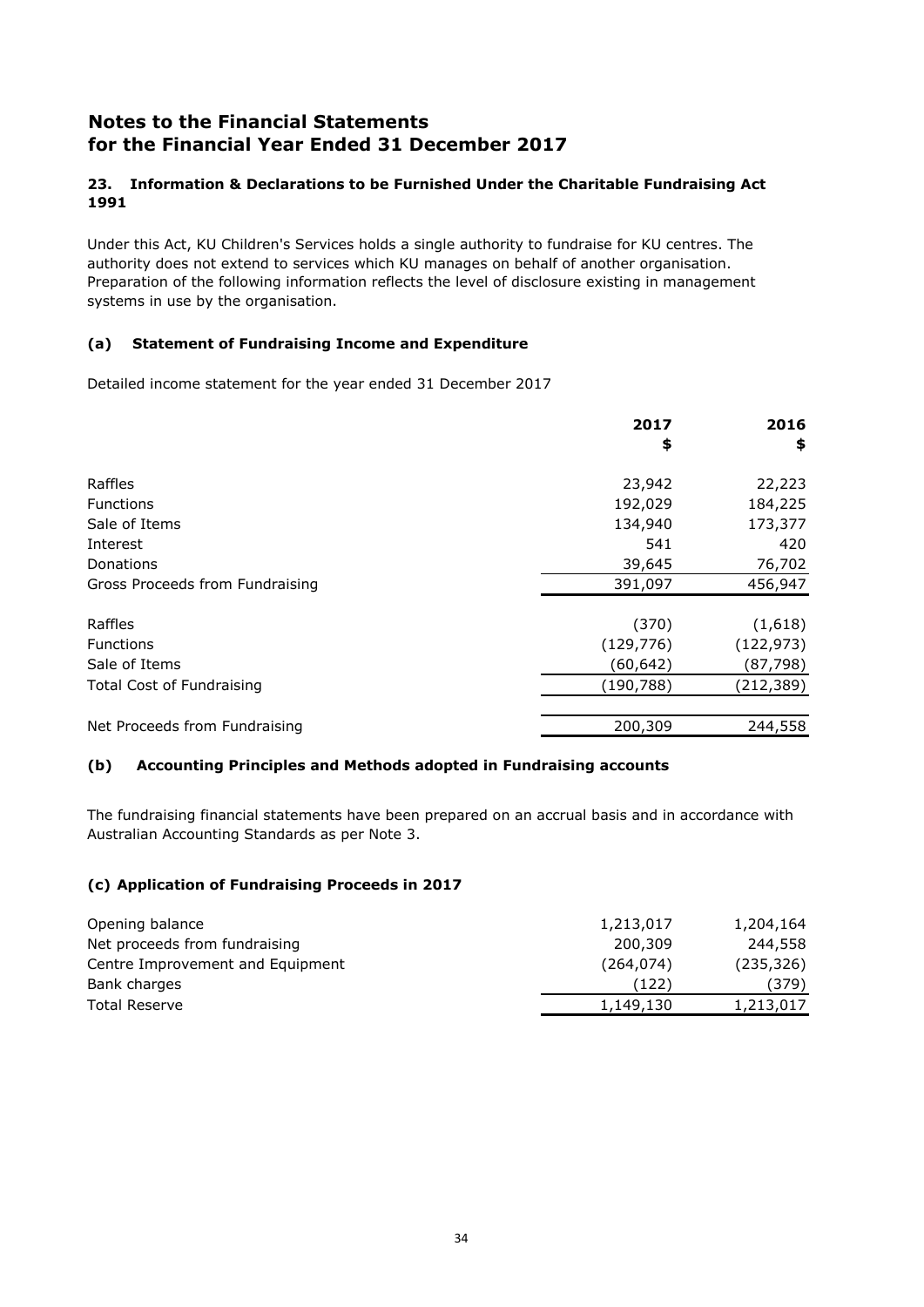| 23. Information & Declarations to be Furnished Under the<br><b>Charitable Fundraising Act 1991 (continued)</b> | 2017 | 2016 |
|----------------------------------------------------------------------------------------------------------------|------|------|
| (d) Details of Gross Income and Aggregate Expenditure of<br><b>Appeals Conducted Jointly with Traders</b>      | SS.  | S.   |

For the purpose of this note all fundraising involving the Sale of Items (e.g. chocolates, sun hats, sunscreen, etc) is deemed to have involved a trader.

| Gross income received from sale of items | 134,940 | 173,377 |
|------------------------------------------|---------|---------|
| Total expenditure incurred               | 60.642  | 87.798  |

#### **(e) Forms of Fundraising Appeals Conducted in 2017**

For the purposes of reporting under the requirements of the Charitable Fundraising Act 1991, KU Children's Services classifies all fundraising activities under five categories; raffles, functions, sale of items, donations and interest.

#### **(f) Key Indicators for Fundraising Activities**

Total Cost of Fundraising \$190,788 (2016: \$212,389) divided by Gross Income from Fundraising \$391,097 (2016: \$456,947) equals 49% (2016: 46%).

Net Surplus from Fundraising \$200,309 (2016: \$244,558) divided by Gross Income from Fundraising \$391,097 (2016: \$456,947) equals 51% (2016: 54%).

#### **24. Additional Company Information**

KU Children's Services is a public company limited by guarantee, incorporated and operating in Australia.

*Principal Registered Office and Principal Place of Business*

129 York Street Sydney NSW 2000